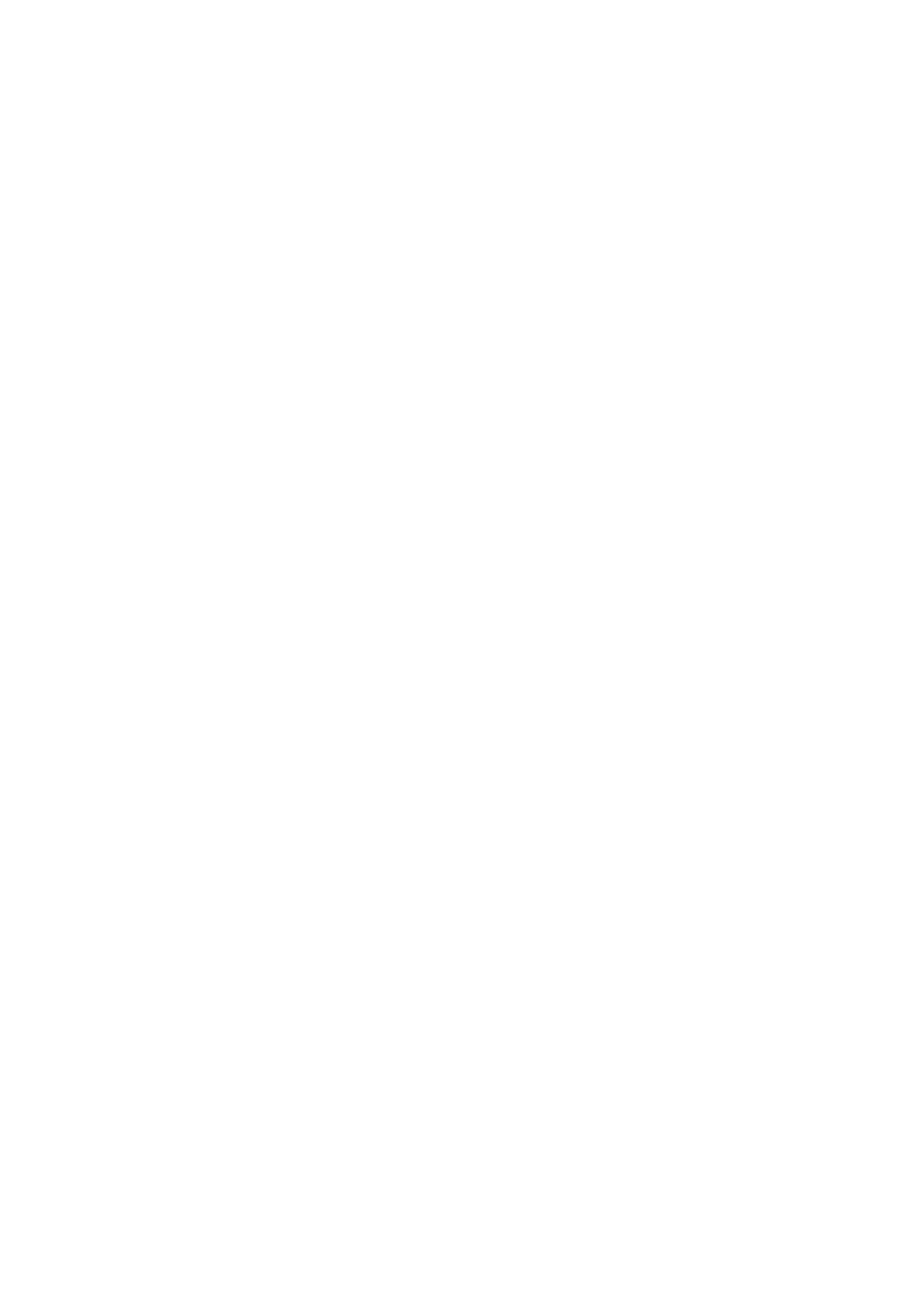## **TABLE OF CONTENTS**

|     | Dates when each standing order was passed and amended        | xiii           |
|-----|--------------------------------------------------------------|----------------|
|     | <b>The Speaker</b>                                           |                |
| 1.  | Election of the Speaker: Member presiding                    | 1              |
| 1A. | Re-election of former Speaker                                | 1              |
| 1B. | Election of Speaker by secret ballot                         | $\overline{2}$ |
|     | <b>Deputy Speakers and Chairmen</b>                          |                |
| 2.  | Deputy Chairmen                                              | 5              |
| 2A. | <b>Election of the Deputy Speakers</b>                       | 5              |
| 3.  | Deputy Speaker                                               | $\overline{7}$ |
| 4.  | <b>Panel of Chairs</b>                                       | 8              |
|     | <b>Members (Introduction and Seating)</b>                    |                |
| 5.  | Affirmation in lieu of oath                                  | 9              |
| 6.  | Time for taking the oath                                     | 9              |
| 7.  | Seats not to be taken before prayers                         | 9              |
| 8.  | Seats secured at prayers                                     | 9              |
|     | <b>Sittings of the House</b>                                 |                |
| 9.  | Sittings of the House                                        | 9              |
| 10. | <b>Sittings in Westminster Hall</b>                          | 11             |
| 11. | Friday sittings                                              | 14             |
| 12. | House not to sit on certain Fridays                          | 15             |
| 13. | Earlier meeting of House in certain circumstances            | 16             |
|     | <b>Arrangement and Timing of Public and Private Business</b> |                |
| 14. | Arrangement of public business                               | 17             |
| 15. | <b>Exempted business</b>                                     | 20             |
| 16. | Proceedings under an Act or on European Union<br>documents   | 23             |
| 17. | Delegated legislation (negative procedure)                   | 23             |
| 18. | Consideration of draft legislative reform orders etc.        | 24             |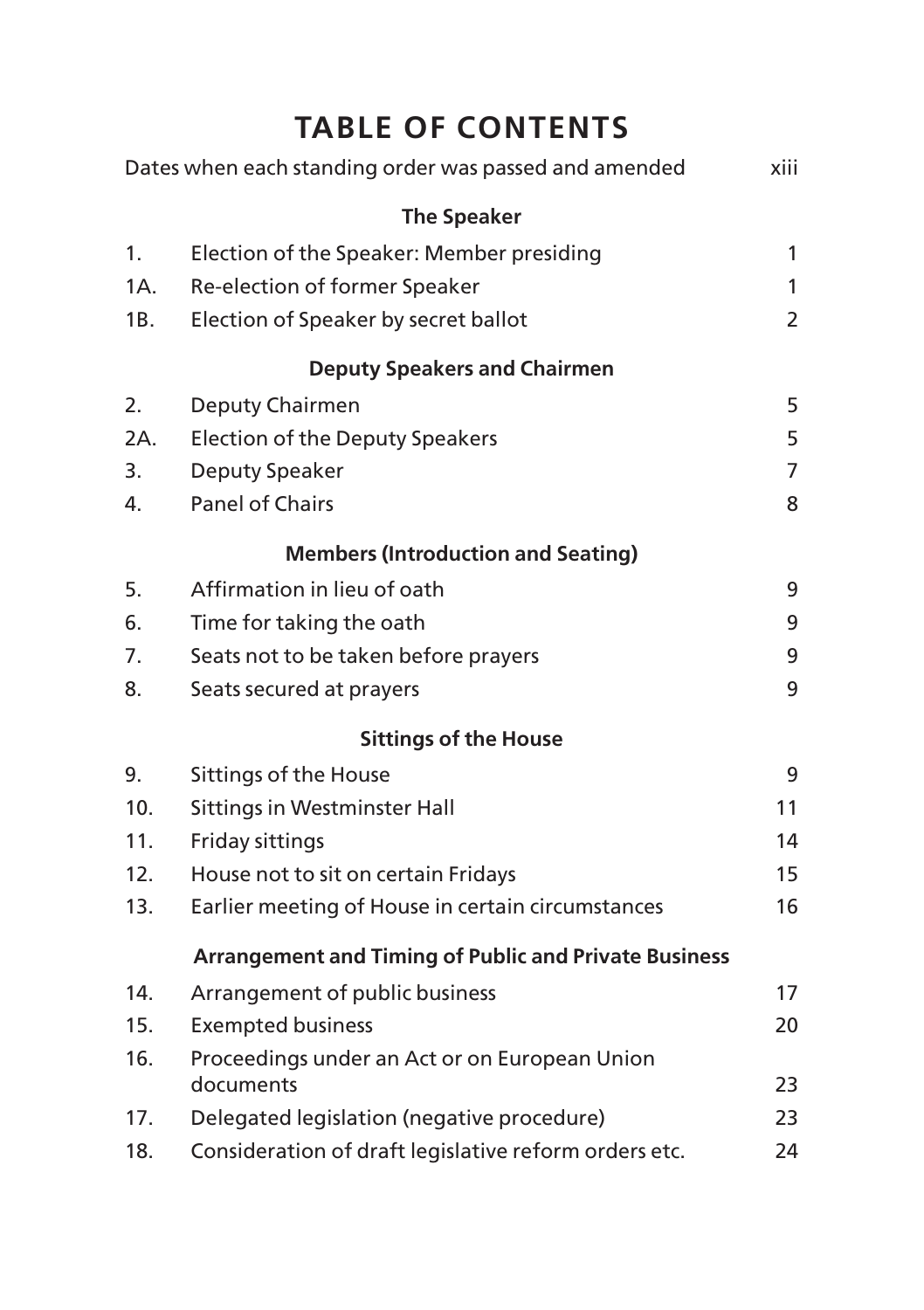| 19.  | New writs                                                                                                     | 26 |
|------|---------------------------------------------------------------------------------------------------------------|----|
| 20.  | Time for taking private business                                                                              | 26 |
|      | <b>Questions, Motions, Amendments and Statements</b>                                                          |    |
| 21.  | Time for taking questions                                                                                     | 27 |
| 22.  | Notices of questions, motions and amendments                                                                  | 28 |
| 22A. | <b>Written statements</b>                                                                                     | 29 |
| 22B. | Notices of questions etc. during September                                                                    | 29 |
| 22C. | Motions and amendments with a financial consequence for the<br>House of Commons: Administration Estimate      | 30 |
| 22D. | Select Committee statements                                                                                   | 31 |
|      | <b>Motions for Bills and Select Committees</b>                                                                |    |
| 23.  | Motions for leave to bring in bills and nomination of select<br>committees at commencement of public business | 32 |
|      | <b>General debates</b>                                                                                        |    |
| 24.  | <b>Emergency debates</b>                                                                                      | 33 |
| 24A. | <b>Topical debates</b>                                                                                        | 35 |
| 24B. | Amendments to motions to consider specified matters                                                           | 35 |
|      | Motions for the Adjournment of the House                                                                      |    |
| 25.  | Periodic adjournments                                                                                         | 36 |
|      | <b>Orders of the Day</b>                                                                                      |    |
| 26.  | Orders of the day to be read without question put                                                             | 36 |
| 27.  | Order of disposing of orders of the day                                                                       | 36 |
|      | <b>Rules of Debate</b>                                                                                        |    |
| 28.  | Anticipation                                                                                                  | 36 |
| 29.  | Powers of chair to propose question                                                                           | 37 |
| 30.  | Debate on motion for the adjournment of the House                                                             | 37 |
| 31.  | Questions on amendments                                                                                       | 37 |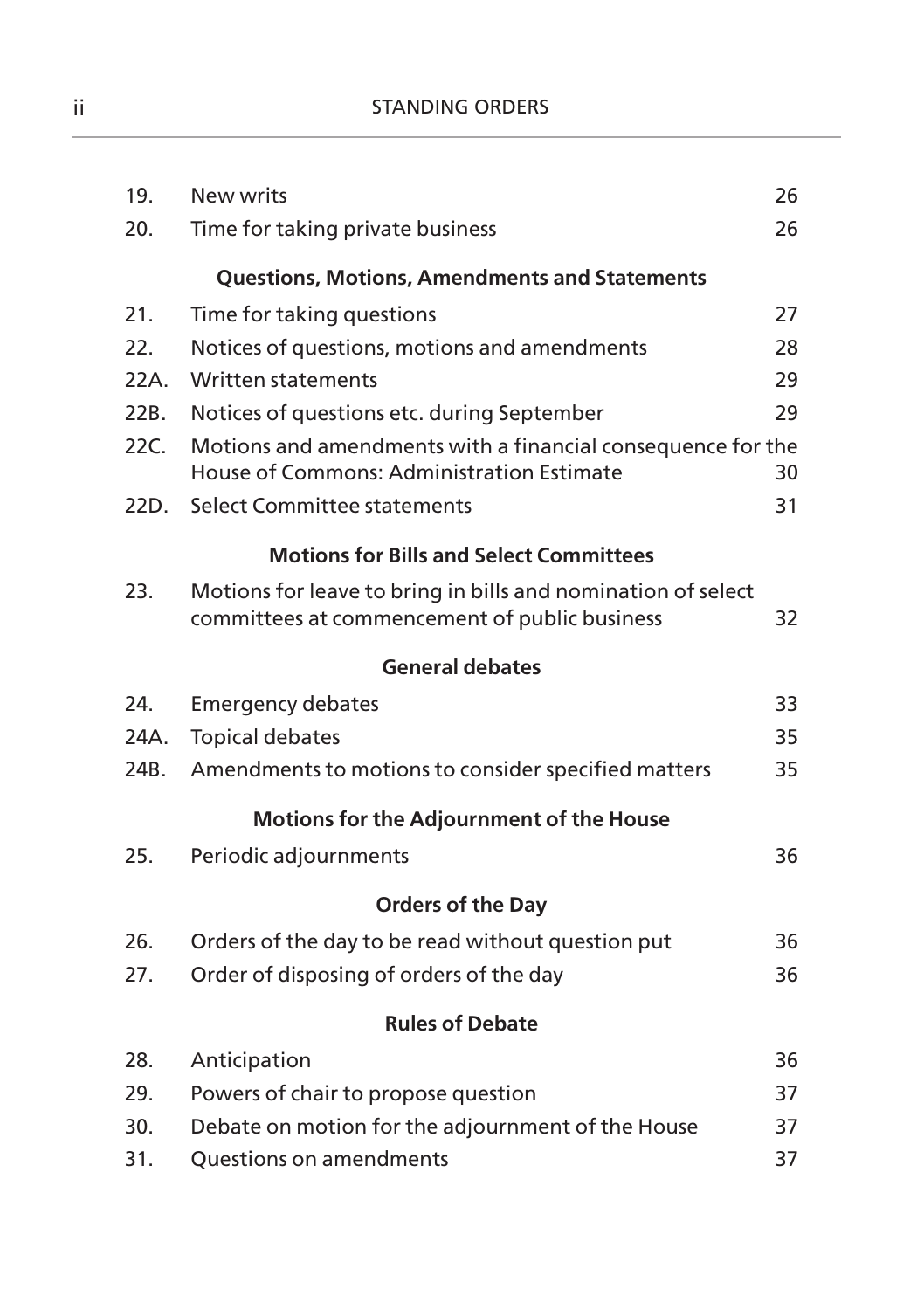| 32.  | Selection of amendments                                                                 | 38 |
|------|-----------------------------------------------------------------------------------------|----|
| 33.  | Amendments to address in answer to the Queen's Speech                                   | 39 |
| 34.  | Debate on dilatory motion                                                               | 39 |
| 35.  | Dilatory motion in abuse of rules of House                                              | 39 |
| 36.  | Closure of debate                                                                       | 40 |
| 37.  | Majority for closure or for proposal of question                                        | 40 |
|      | <b>Divisions</b>                                                                        |    |
| 38.  | Procedure on divisions                                                                  | 40 |
| 39.  | Voting                                                                                  | 41 |
| 40.  | Division unnecessarily claimed                                                          | 41 |
| 41.  | Quorum                                                                                  | 41 |
| 41A. | Deferred divisions                                                                      | 41 |
|      | <b>Order in the House</b>                                                               |    |
| 42.  | Irrelevance or repetition                                                               | 43 |
| 42A. | Sub judice                                                                              | 43 |
| 43.  | Disorderly conduct                                                                      | 43 |
| 44.  | Order in debate                                                                         | 44 |
| 45.  | Members suspended, etc., to withdraw from precincts                                     | 45 |
| 45A. | Suspension of salary of Members suspended                                               | 45 |
| 46.  | Power of the Speaker to adjourn House or suspend sitting                                | 45 |
| 47.  | Time limits on speeches                                                                 | 46 |
|      | <b>Public Money</b>                                                                     |    |
| 48.  | Recommendation from Crown required on application relating<br>to public money           | 47 |
| 49.  | Certain proceedings relating to public money                                            | 47 |
| 50.  | Procedure upon bills whose main object is to create a charge<br>upon the public revenue | 47 |
| 51.  | Ways and means motions                                                                  | 48 |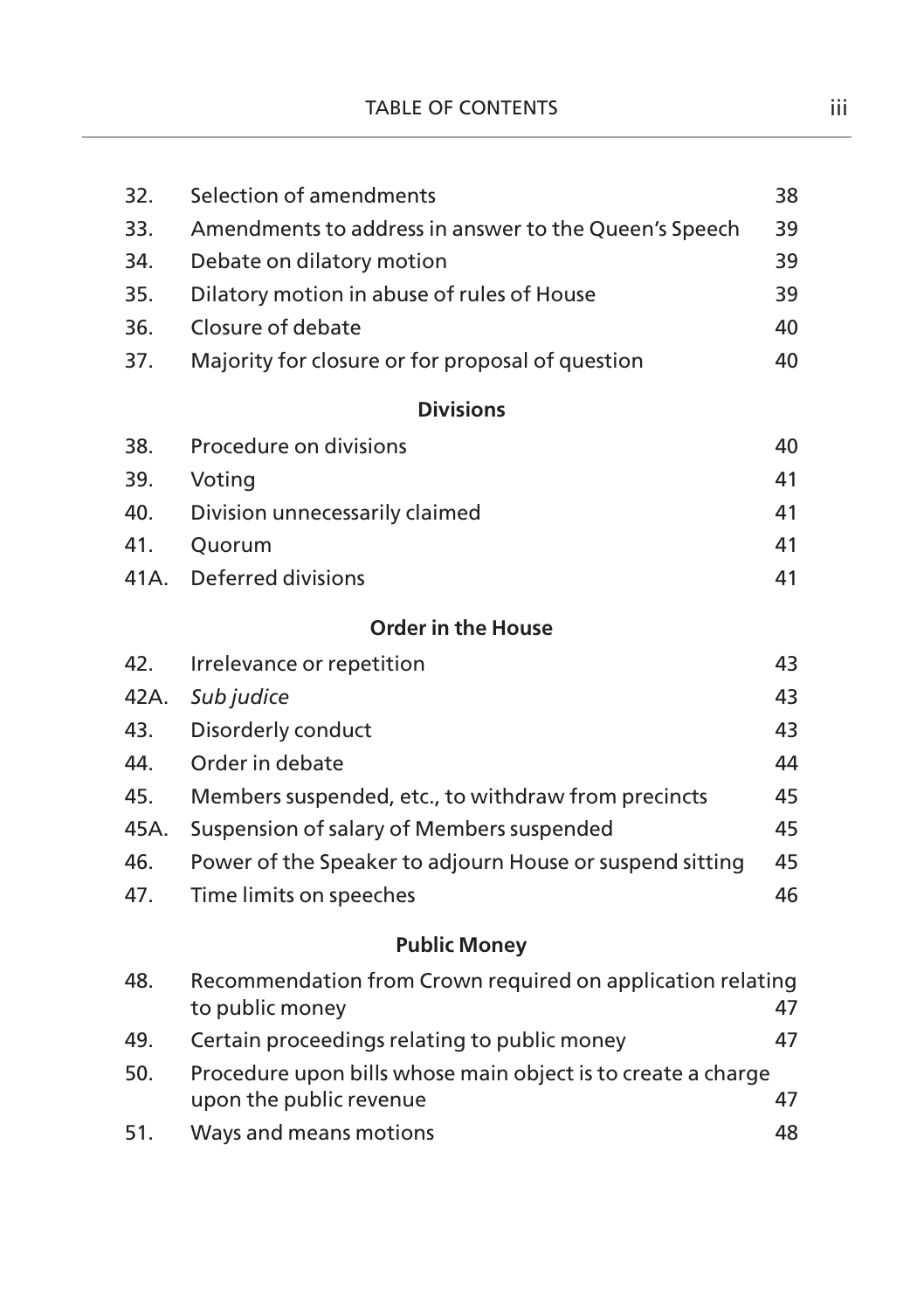| 52.  | Money resolutions and ways and means resolutions in<br>connection with bills | 49 |
|------|------------------------------------------------------------------------------|----|
| 53.  | Application of public money standing orders to private bills,<br>etc.        | 49 |
| 54.  | <b>Consideration of estimates</b>                                            | 49 |
| 55.  | Questions on voting of estimates, etc.                                       | 51 |
| 56.  | <b>Consolidated Fund Bills</b>                                               | 52 |
|      | <b>Public Bills</b>                                                          |    |
| 57.  | Presentation and first reading                                               | 52 |
| 57A. | Bills brought from the Lords                                                 | 53 |
| 58.  | <b>Consolidation bills</b>                                                   | 53 |
| 59.  | <b>Law Commission bills</b>                                                  | 54 |
| 60.  | Tax law rewrite bills                                                        | 54 |
| 61.  | Bills which are prima facie hybrid                                           | 55 |
| 62.  | Amendment on second or third reading                                         | 56 |
| 63.  | Committal of bills not subject to a programme order                          | 56 |
| 64.  | Notices of amendments, etc., to bills                                        | 58 |
| 65.  | Amendments in committee                                                      | 58 |
| 66.  | Committee of whole House on bill                                             | 58 |
| 67.  | Postponement of preamble                                                     | 59 |
| 68.  | Debate on clause or schedule standing part                                   | 59 |
| 69.  | Procedure on offer of new clause                                             | 59 |
| 70.  | When chair leaves chair without question put                                 | 59 |
| 71.  | Report of bill from committee of whole House                                 | 59 |
| 72.  | Consideration of bill as amended in committee of whole<br>House              | 60 |
| 73.  | Report of bills committed to public bill committees, etc.                    | 60 |
| 74.  | Re-committal of bill                                                         | 60 |
| 75.  | Amendments on report                                                         | 60 |
| 76.  | Debate on bill reported from public bill committee                           | 60 |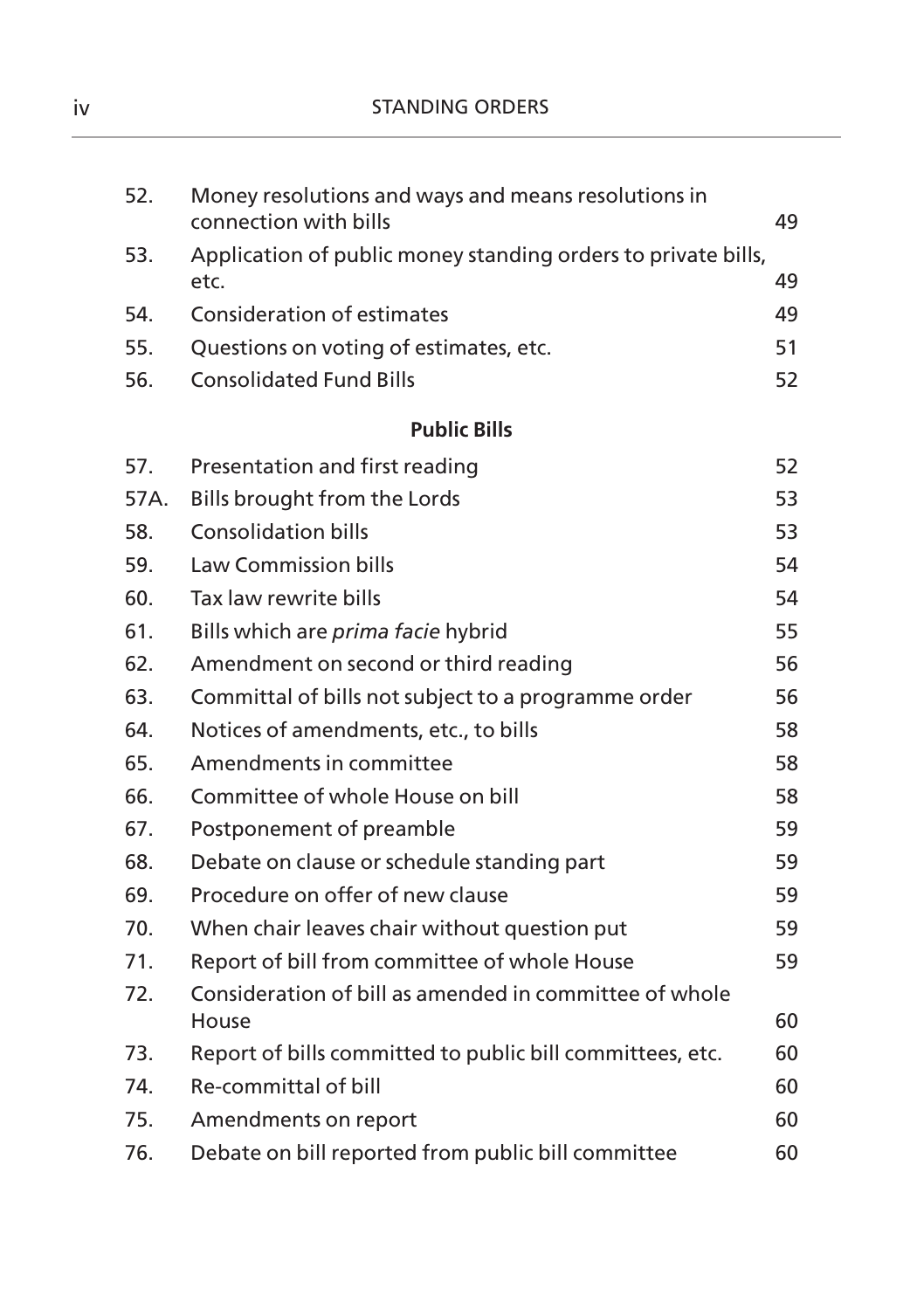| 77.  | Third reading                                                                                                                | 61 |
|------|------------------------------------------------------------------------------------------------------------------------------|----|
| 78.  | Lords amendments                                                                                                             | 61 |
| 79.  | Pecuniary penalties                                                                                                          | 62 |
| 80.  | Privilege (bills brought from the Lords)                                                                                     | 62 |
| 80A. | Carry-over of bills                                                                                                          | 62 |
| 80B. | Carry-over (bills brought in upon a ways and means<br>resolution)                                                            | 65 |
| 81.  | <b>Temporary laws</b>                                                                                                        | 67 |
| 82.  | <b>Business Committee</b>                                                                                                    | 67 |
| 83.  | Allocation of time to bills                                                                                                  | 68 |
|      | <b>Programming of bills</b>                                                                                                  |    |
| 83A. | Programme motions                                                                                                            | 68 |
| 83B. | Programming committees                                                                                                       | 70 |
| 83C. | Programming sub-committees                                                                                                   | 71 |
| 83D. | Programme orders: conclusion of proceedings in public bill<br>committee or in committee of the whole House, etc.             | 74 |
| 83E. | Programme orders: conclusion of proceedings on consideration<br>and up to and including third reading                        | 75 |
| 83F. | Programme orders: conclusion of proceedings on consideration<br>of Lords amendments                                          | 76 |
| 83G. | Programme orders: conclusion of proceedings on further<br>messages from the Lords                                            | 79 |
| 83H. | Programme orders: reasons committee                                                                                          | 81 |
| 831. | Programme orders: supplementary provisions                                                                                   | 81 |
|      | Certification of bills, clauses and schedules etc: general                                                                   |    |
| 83J. | Certification of bills etc. as relating exclusively to England or<br>England and Wales and being within devolved legislative |    |
|      | competence                                                                                                                   | 83 |
| 83K. | Committal and recommittal of certified England only bills                                                                    | 86 |
| 83L. | Reconsideration of certification before third reading                                                                        | 87 |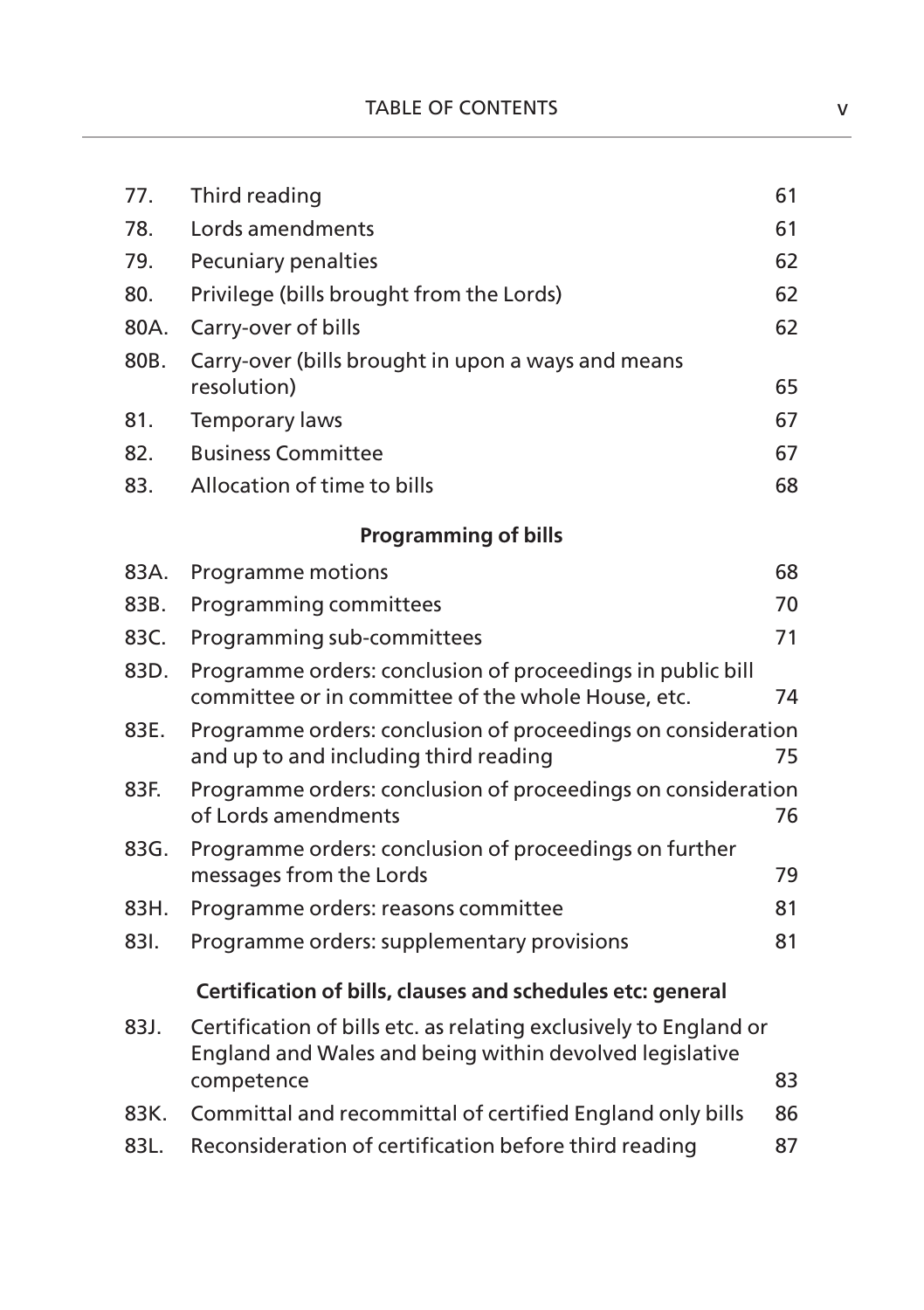| 83M. | Consent Motions for certified England only or England and<br>Wales only provisions                                                                                                                              | 88  |
|------|-----------------------------------------------------------------------------------------------------------------------------------------------------------------------------------------------------------------|-----|
| 83N. | Reconsideration of bills so far as there is absence of consent 91                                                                                                                                               |     |
| 830. | Consideration of certified motions or amendments relating to<br>Lords Amendments or other messages                                                                                                              | 93  |
|      | <b>Certification of instruments and motions: general</b>                                                                                                                                                        |     |
| 83P. | Certification of instruments                                                                                                                                                                                    | 96  |
| 83Q. | Deciding the question on motions relating to certified<br>instruments                                                                                                                                           | 98  |
| 83R. | Deciding the question on certain other motions                                                                                                                                                                  | 99  |
|      | <b>Certification of Finance Bills, instruments and motions</b>                                                                                                                                                  |     |
| 83S. | Modification of Standing Orders Nos. 83J to 83N in their<br>application to Finance Bills                                                                                                                        | 100 |
| 83T. | Modification of Standing Orders Nos. 83P and 83Q in their<br>application to financial instruments                                                                                                               | 103 |
| 83U. | Certification of motions upon which a Finance Bill is to be<br>brought in which would authorise provision relating<br>exclusively to England, to England and Wales or to England,<br>Wales and Northern Ireland | 104 |
| 83V. | Deciding the question on motions certified under Standing<br>Order No. 83U                                                                                                                                      | 105 |
|      | <b>Legislative Grand Committees</b>                                                                                                                                                                             |     |
| 83W. | Legislative Grand Committees                                                                                                                                                                                    | 106 |
| 83X. | Legislative Grand Committees: supplementary                                                                                                                                                                     | 107 |
|      | <b>General Committees</b>                                                                                                                                                                                       |     |
| 84.  | <b>General committees</b>                                                                                                                                                                                       | 108 |
| 84A. | <b>Public bill committees</b>                                                                                                                                                                                   | 108 |
| 85.  | Chairs of general committees                                                                                                                                                                                    | 109 |
| 86.  | Nomination of general committees                                                                                                                                                                                | 110 |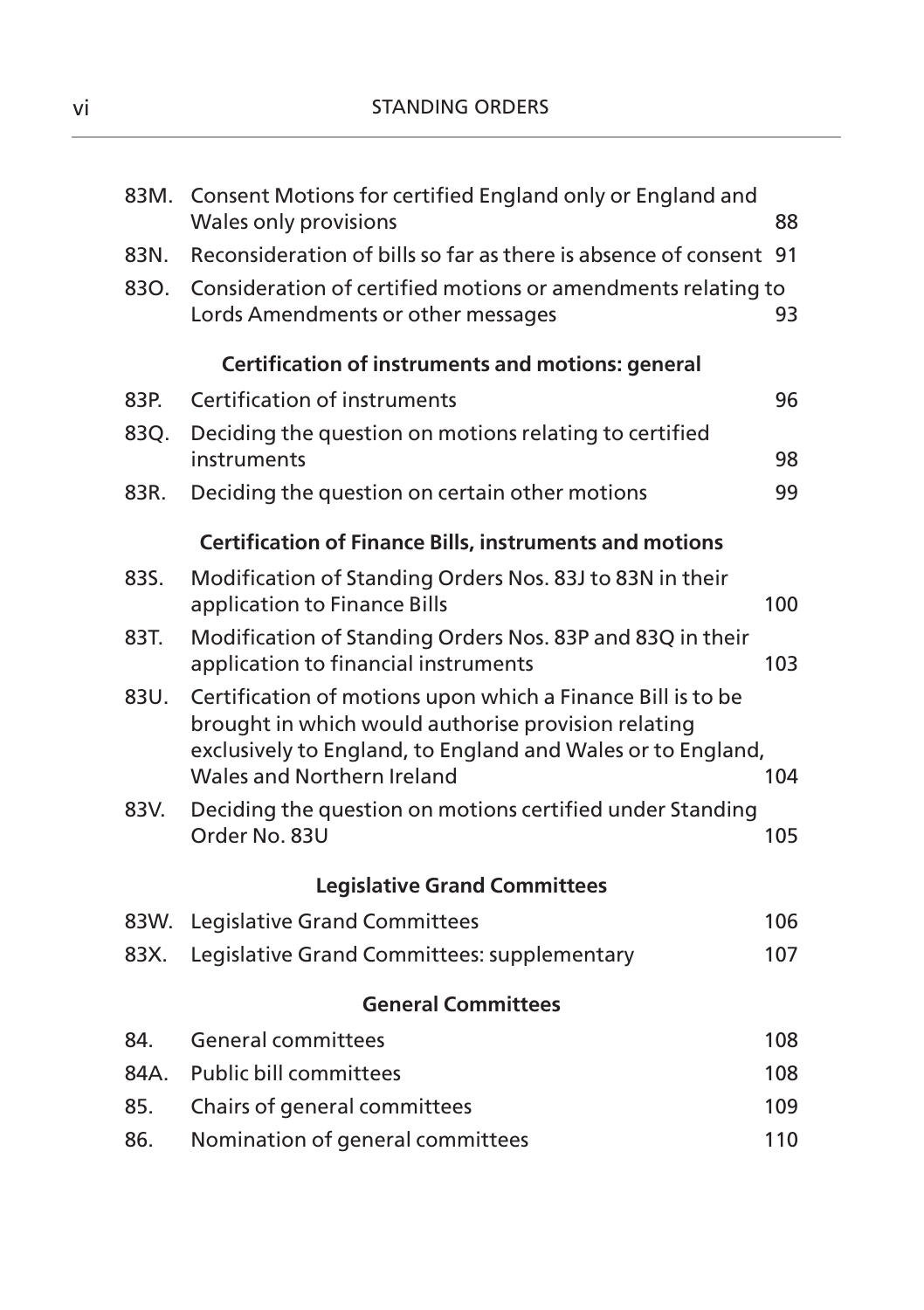| 87.  | Attendance of law officers and ministers in general committees     |     |
|------|--------------------------------------------------------------------|-----|
|      |                                                                    | 111 |
| 88.  | Meetings of general committees                                     | 112 |
| 89.  | Procedure in general committees                                    | 113 |
| 90.  | Second reading committees                                          | 115 |
| 91.  | [Repealed, 1 November 2006]                                        | 116 |
| 92.  | Consideration on report of certain bills by a general<br>committee | 116 |
| 93.  | Scottish Grand Committee (composition and business)                | 117 |
| 94.  | Scottish Grand Committee (questions for oral answer)               | 118 |
| 95.  | Scottish Grand Committee (short debates)                           | 118 |
| 96.  | Scottish Grand Committee (ministerial statements)                  | 119 |
| 97.  | Scottish Grand Committee (bills in relation to their<br>principle) | 121 |
| 98.  | Scottish Grand Committee (delegated legislation)                   | 123 |
| 99.  | Scottish Grand Committee (substantive motions for the              | 124 |
|      | adjournment)                                                       |     |
| 100. | <b>Scottish Grand Committee (sittings)</b>                         | 125 |
| 101. | [Repealed, 1 November 2006]                                        | 127 |
| 102. | Welsh Grand Committee (composition and business)                   | 127 |
| 103. | Welsh Grand Committee (questions for oral answer)                  | 128 |
| 104. | Welsh Grand Committee (short debates)                              | 129 |
| 105. | Welsh Grand Committee (ministerial statements)                     | 130 |
| 106. | Welsh Grand Committee (bills)                                      | 131 |
| 107. | Welsh Grand Committee (matters relating exclusively to<br>Wales)   | 132 |
| 108. | <b>Welsh Grand Committee (sittings)</b>                            | 132 |
| 109. | Northern Ireland Grand Committee (composition and<br>business)     | 134 |
| 110. | Northern Ireland Grand Committee (questions for oral<br>answer)    | 135 |
| 111. | Northern Ireland Grand Committee (short debates)                   | 136 |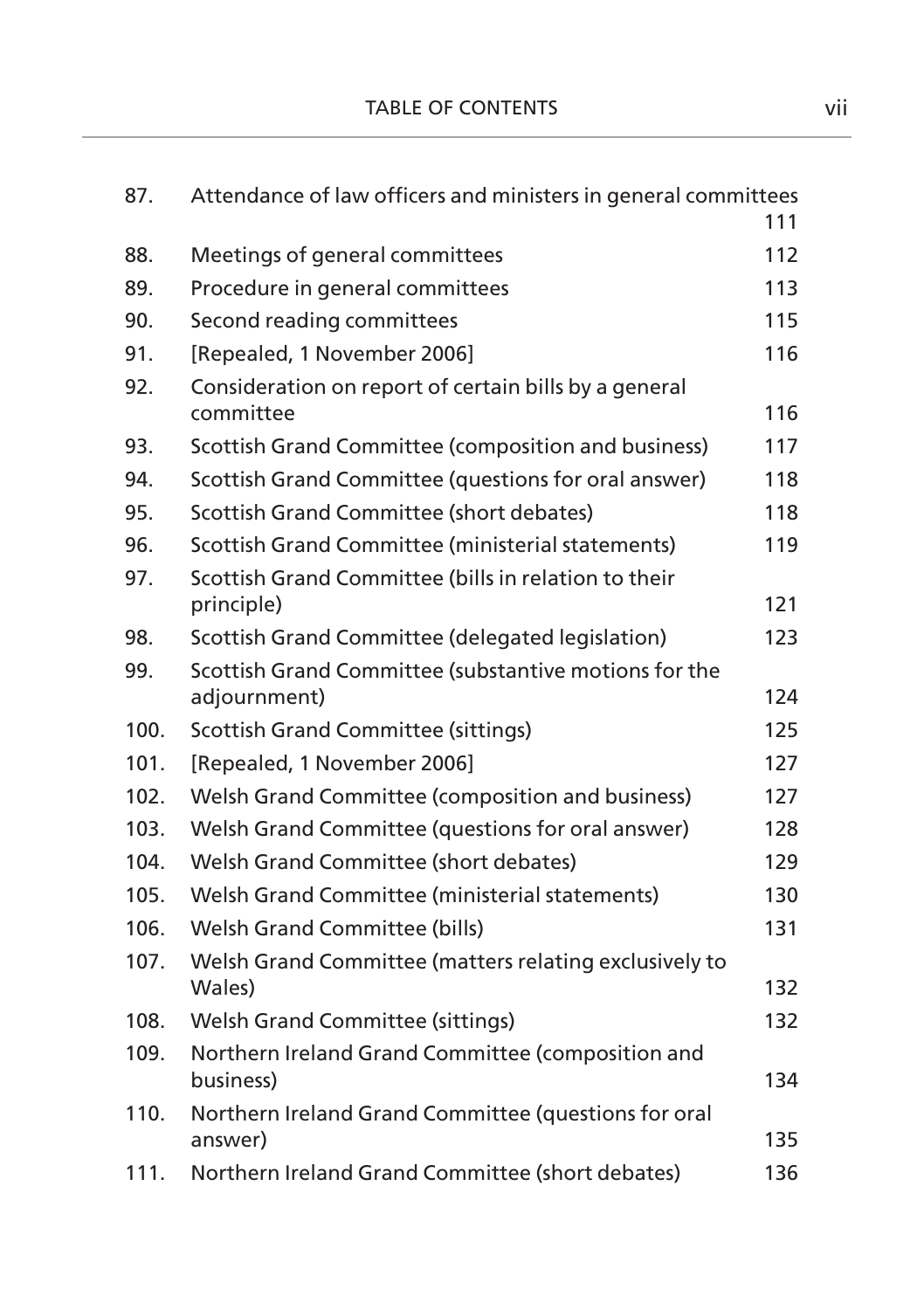| 112. | Northern Ireland Grand Committee (ministerial<br>statements) | 137 |
|------|--------------------------------------------------------------|-----|
| 113. | Northern Ireland Grand Committee (bills in relation to their |     |
|      | principle)                                                   | 137 |
| 114. | Northern Ireland Grand Committee (legislative proposals and  |     |
|      | other matters relating exclusively to Northern Ireland)      | 139 |
| 115. | Northern Ireland Grand Committee (delegated<br>legislation)  | 140 |
| 116. | Northern Ireland Grand Committee (sittings)                  | 141 |
| 117. | <b>Regional Affairs Committee</b>                            | 143 |
| 118. | <b>Delegated Legislation Committees</b>                      | 145 |
| 119. | <b>European Committees</b>                                   | 147 |
| 120. | <b>Business sub-committees</b>                               | 150 |
|      | Select committees, etc.                                      |     |
| 121. | Nomination of select committees                              | 151 |
| 122. | Lists of Members serving on select committees                | 152 |
|      | 122A. Term limits for chairs of select committees            | 152 |
|      | 122B. Election of select committee chairs                    | 152 |
|      | 122C. Resignation or removal of chairs of select committees  | 156 |
|      | 122D. Election of Chair of Backbench Business Committee      | 157 |
| 123. | Sittings of committees                                       | 158 |
| 124. | Quorum of select committees                                  | 158 |
| 125. | Select committees (admission of the public)                  | 159 |
| 126. | Withdrawal of Members from meetings of select                |     |
|      | committees                                                   | 159 |
| 127. | Withdrawal of documents before select committee              | 159 |
| 128. | Entry on formal minutes of select committee                  | 159 |
| 129. | Formal minutes to be reported                                | 160 |
| 130. | Entry on the record of evidence of select committee          | 160 |
| 131. | Entry of questions asked                                     | 160 |
| 132. | Administration of oath in select committee                   | 160 |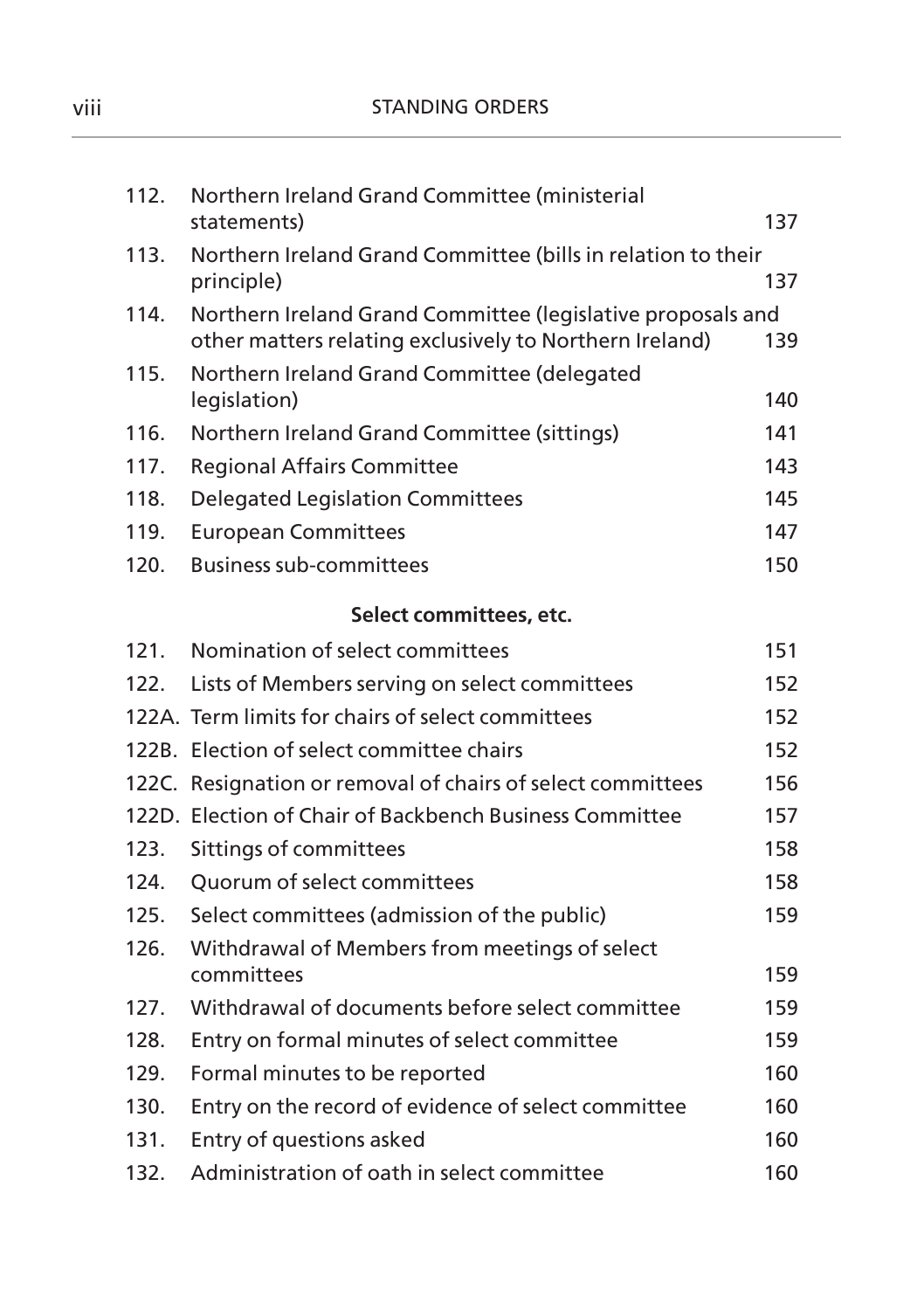| 133. | Power to report opinion and observations                              | 160 |
|------|-----------------------------------------------------------------------|-----|
| 134. | Select committees (reports)                                           | 160 |
| 135. | Witnesses and evidence (select committees)                            | 161 |
| 136. | Publication of evidence (select committees)                           | 161 |
| 137. | Select committees (adjournment of the House)                          | 161 |
|      | 137A. Select committees: power to work with other committees          | 162 |
| 138. | Members (attendance at Lords select committees)                       | 163 |
| 139. | <b>Administration Committee</b>                                       | 163 |
| 140. | Joint Committee on Consolidation, &c., Bills                          | 164 |
| 141. | <b>Regulatory Reform Committee</b>                                    | 165 |
| 142. | Localism Act 2011, etc.: scrutiny of certain orders and draft         |     |
|      | orders                                                                | 170 |
| 143. | <b>European Scrutiny Committee</b>                                    | 174 |
| 144. | <b>Finance Committee</b>                                              | 176 |
| 145. | <b>Liaison Committee</b>                                              | 177 |
|      | 145A. Petitions Committee                                             | 179 |
| 146. | <b>Public Administration and Constitutional Affairs</b>               |     |
|      | Committee                                                             | 180 |
| 147. | <b>Procedure Committee</b>                                            | 181 |
| 148. | <b>Committee of Public Accounts</b>                                   | 181 |
|      | 148A. Committee of Privileges                                         | 182 |
| 149. | Committee on Standards                                                | 183 |
|      | 149A. Lay members of the Committee on Standards: appointment,<br>etc. | 185 |
| 150. | Parliamentary Commissioner for Standards                              | 187 |
| 151. | <b>Statutory Instruments (Joint Committee)</b>                        | 190 |
| 152. | Select committees related to government departments                   | 194 |
|      | 152A. Environmental Audit Committee                                   | 197 |
|      | 152B. Human rights (Joint Committee)                                  | 197 |
|      | 152C. Tax law rewrite (Joint Committee)                               | 199 |
|      | 152D. House of Commons Members Estimate Committee                     | 200 |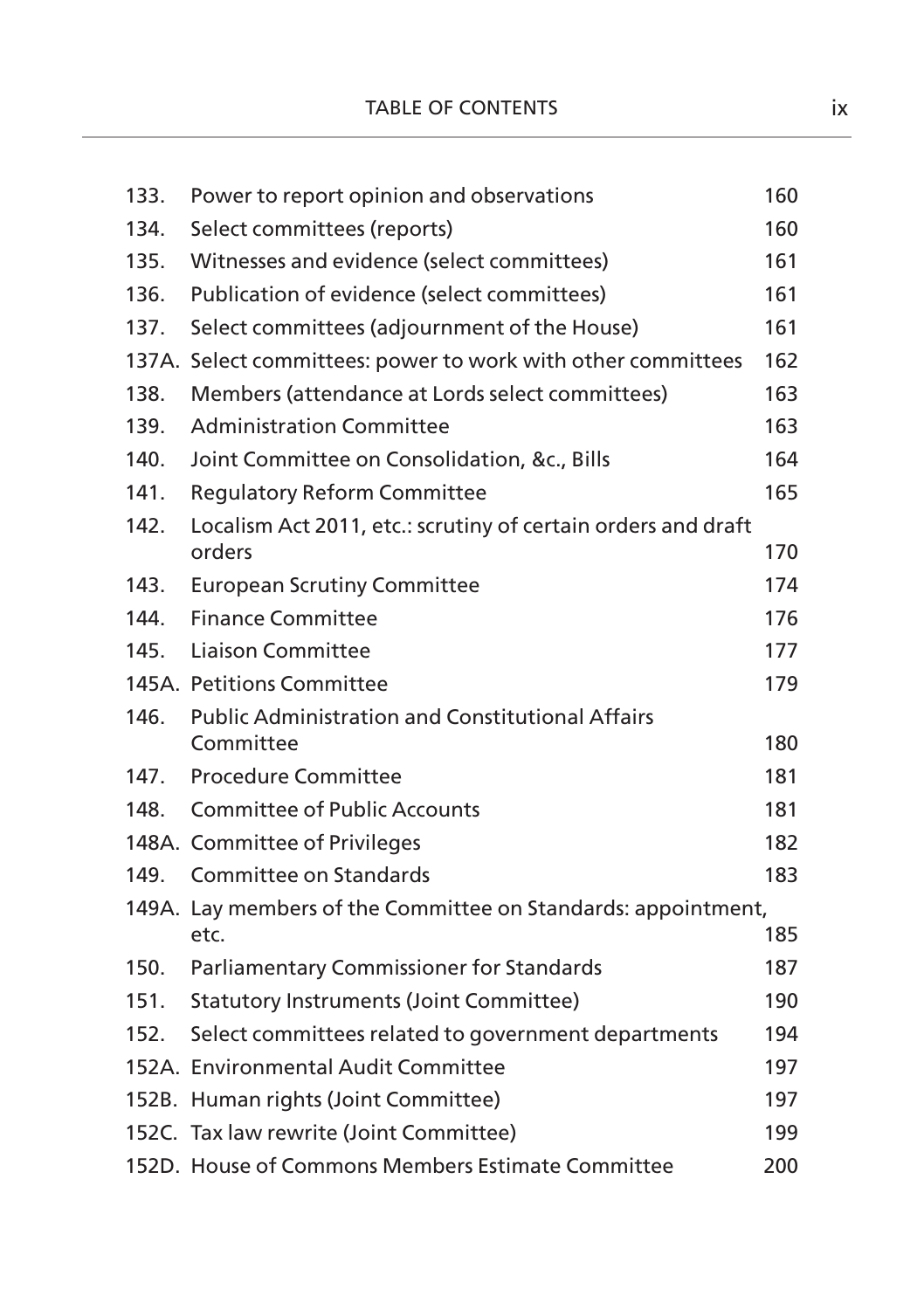|       | 152E. Members of the Intelligence and Security Committee                     | 201 |
|-------|------------------------------------------------------------------------------|-----|
| 152F. | [Expired, April 2010]                                                        | 201 |
|       | 152G. Committee on Members' Expenses                                         | 201 |
|       | 152H. Planning: national policy statements                                   | 202 |
| 152I. | National Security Strategy (Joint Committee)                                 | 203 |
| 152J. | <b>Backbench Business Committee</b>                                          | 204 |
|       | 152K. Public Bodies: draft orders                                            | 205 |
|       | <b>Public Petitions</b>                                                      |     |
| 153.  | Presentation of petitions                                                    | 206 |
| 154.  | Time and manner of presenting petitions                                      | 206 |
| 155.  | Petition as to present personal grievance                                    | 206 |
| 156.  | Publishing of petitions and of ministerial replies                           | 207 |
| 157.  | Petitions against imposition of tax                                          | 207 |
|       | <b>Parliamentary Papers</b>                                                  |     |
| 158.  | Presentation of command papers                                               | 207 |
| 159.  | Presentation of statutory instruments                                        | 207 |
| 160.  | Notification in respect of certain statutory instruments                     | 208 |
|       | <b>Members of the public</b>                                                 |     |
| 161.  | Duties of Serjeant at Arms with respect to the public                        | 208 |
| 162.  | Places to which the public are not admitted                                  | 209 |
| 163.  | Motions to sit in private                                                    | 209 |
|       | <b>APPENDIX</b>                                                              |     |
|       | <b>Orders and Resolutions</b>                                                |     |
|       | Matters sub judice                                                           | 211 |
|       | <b>Scrutiny of European Business</b>                                         | 212 |
|       | Positions for which additional salaries are payable                          |     |
|       | for the purposes of Section 4A(2) of the Parliamentary<br>Standards Act 2009 | 214 |
|       |                                                                              |     |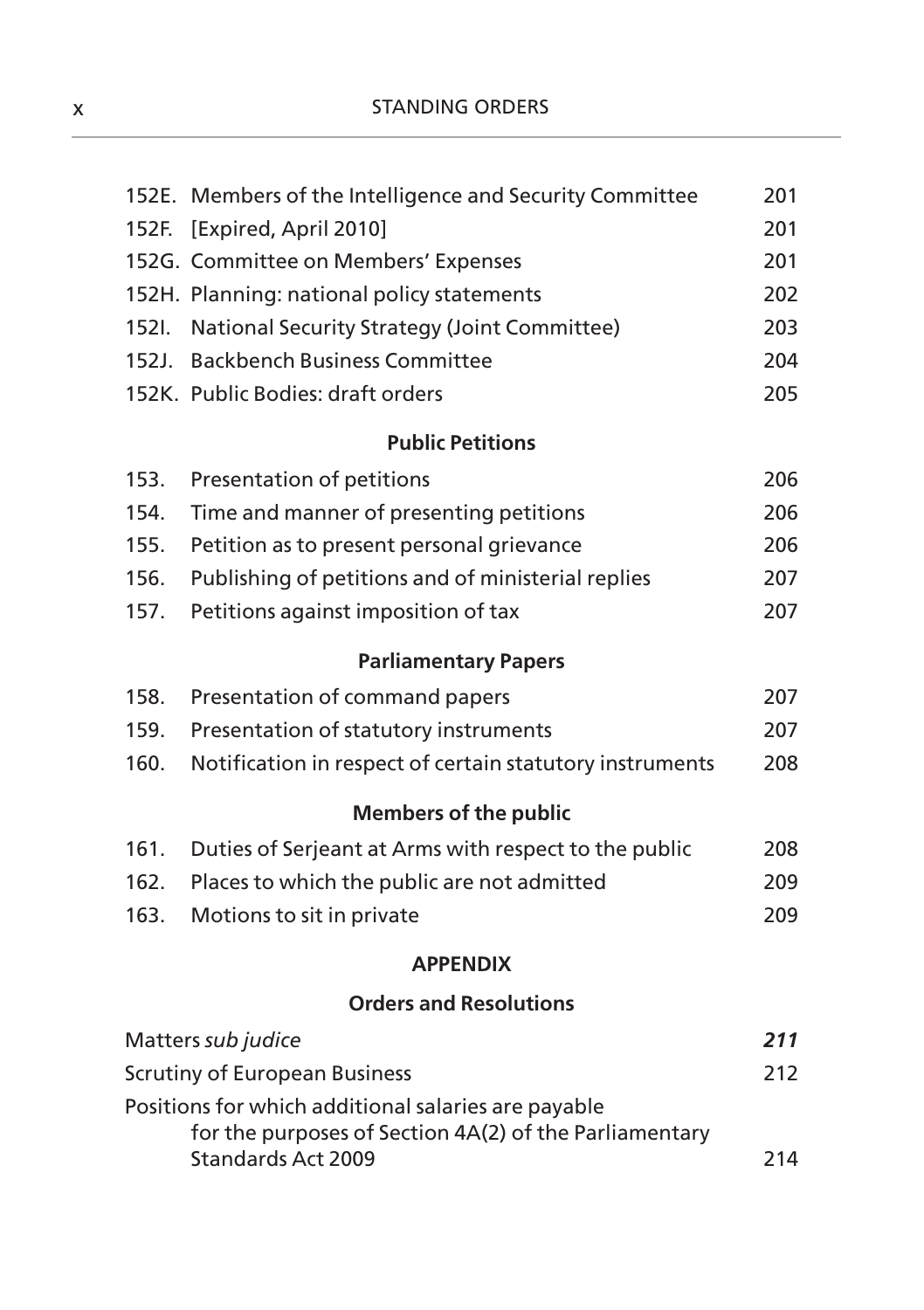| Notice period for amendments to public bills                                                                                  | 215 |
|-------------------------------------------------------------------------------------------------------------------------------|-----|
| Use of Welsh Language in Parliamentary Proceedings                                                                            | 216 |
| Notification of the arrest of Members                                                                                         | 217 |
| Presentation of documents under paragraph 3(3)(b) or<br>17(3)(b) of Schedule 7 to the European Union (Withdrawal)<br>Act 2018 | 218 |
| Proxy Voting (Implementation)                                                                                                 | 218 |
| <b>Temporary Standing Order</b>                                                                                               |     |
| Voting by proxy for parental absence                                                                                          | 219 |
| Index                                                                                                                         | 221 |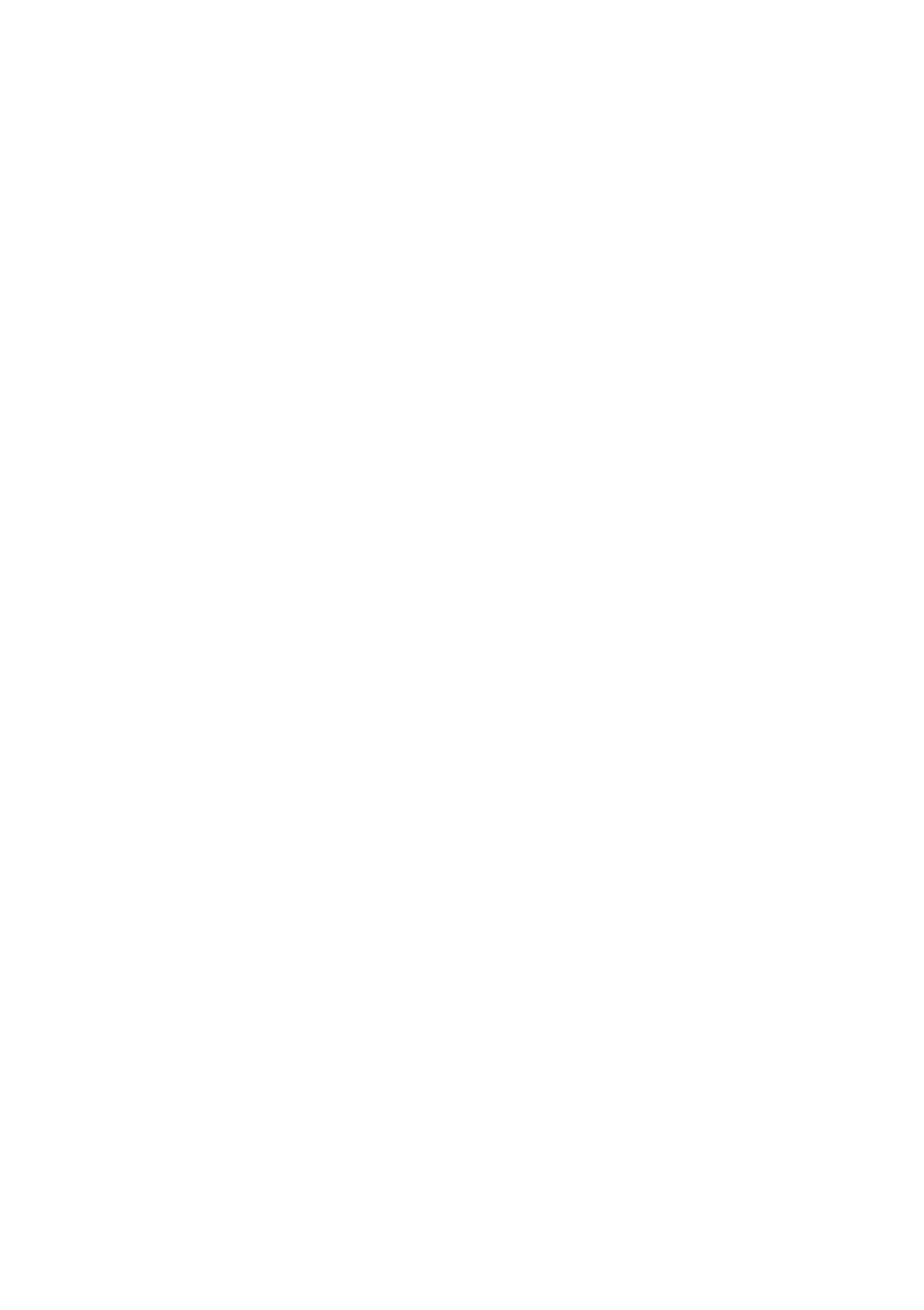| S.O. No. | Dates when each standing order was passed and amended                                                                                                                                                                                                                                  |
|----------|----------------------------------------------------------------------------------------------------------------------------------------------------------------------------------------------------------------------------------------------------------------------------------------|
| 1        | 8 Aug. 1972 and 22 Mar. 2001.                                                                                                                                                                                                                                                          |
| 1A       | 22 Mar. 2001.                                                                                                                                                                                                                                                                          |
| 1B       | 22 Mar. 2001 and 29 Oct. 2002.                                                                                                                                                                                                                                                         |
| 2        | 11 Feb. 1902, 28 July 1909, 14 Nov. 1933, 28 July 1948 and 8<br>Mar. and 16 Nov. 1971.                                                                                                                                                                                                 |
| 2A       | 4 Mar. 2010.                                                                                                                                                                                                                                                                           |
| 3        | 20 July 1855, 7 Mar. 1888, 3 Apr. 1906, 14 Nov. 1933, 28 July<br>1948, 8 Mar. and 16 Nov. 1971, 30 Oct. 1980 and 29 Oct. 2002.                                                                                                                                                         |
| 4        | 7 Mar. 1888, 14 Nov. 1933, 15 Nov. 1934, 28 July 1948, 8 Mar.<br>and 16 Nov. 1971, 30 Mar. 1983, 20 Mar. 1997 and 13 July 2005.                                                                                                                                                        |
| 5        | 1 July 1880, 28 July 1948 and 8 Mar. 1971.                                                                                                                                                                                                                                             |
| 6        | 30 Apr. 1866.                                                                                                                                                                                                                                                                          |
| 7        | 6 Apr. 1835 and 14 Nov. 1933.                                                                                                                                                                                                                                                          |
| 8        | 29 Apr. 1858.                                                                                                                                                                                                                                                                          |
| 9        | 24 Feb. 1888, 2 May 1902, 2 and 3 Apr. 1906, 20 Feb. 1919, 21<br>Dec. 1927, 14 Nov. 1933, 4 Nov. 1947, 28 July 1948, 25 Oct.<br>1960, 1 Aug. 1963, 8 Mar. 1971, 4 Apr. 1974, 30 Mar. 1983, 2<br>Nov. 1995, 29 Oct. 2002, 26 Jan. 2005, 25 Oct. 2007, 12 Nov.<br>2008 and 11 July 2012. |
| 10       | 29 Oct. 2002, 26 Jan. 2005, 15 June 2010, 11 July 2012, 17 July<br>2012, 4 July 2013 and 24 Feb. 2015.                                                                                                                                                                                 |
| 11       | (1)-(5) 25 June 1852, 8 Apr. 1902, 3 Apr. 1906, 21 Dec. 1927, 14<br>Nov. 1933, 4 Nov. 1947, 28 July 1948, 25 Oct. 1960, 1 Aug. 1963,<br>8 Mar. 1971, 17 Jan. 1980, 20 Mar. 1997, 29 Oct. 2002 and 26<br>Jan. 2005.<br>(6) 3 May 1861, 14 Nov. 1933, 28 July 1948 and 8 Mar. 1971.      |
| 12       | 2 Nov. 1995, 26 Jan. 2005, 1 Nov. 2006 and 22 Oct. 2015.                                                                                                                                                                                                                               |
| 13       | 4 Nov. 1947, 28 July 1948 and 8 Mar. and 16 Nov. 1971.                                                                                                                                                                                                                                 |
| 14       | 1 Aug. 1963, 14 Nov. 1967, 24 Oct. 1968, 8 Mar. 1971, 19 July<br>1982, 30 Mar. 1983, 23 May 1985, 11 and 12 July 1994, 2 Nov.<br>1995, 20 Mar. 1997, 29 Oct. 2002, 26 Jan. 2005, 1 Nov. 2006, 15<br>June 2010, 16 and 17 July 2012, 4 July 2013 and 24 Feb. 2015.                      |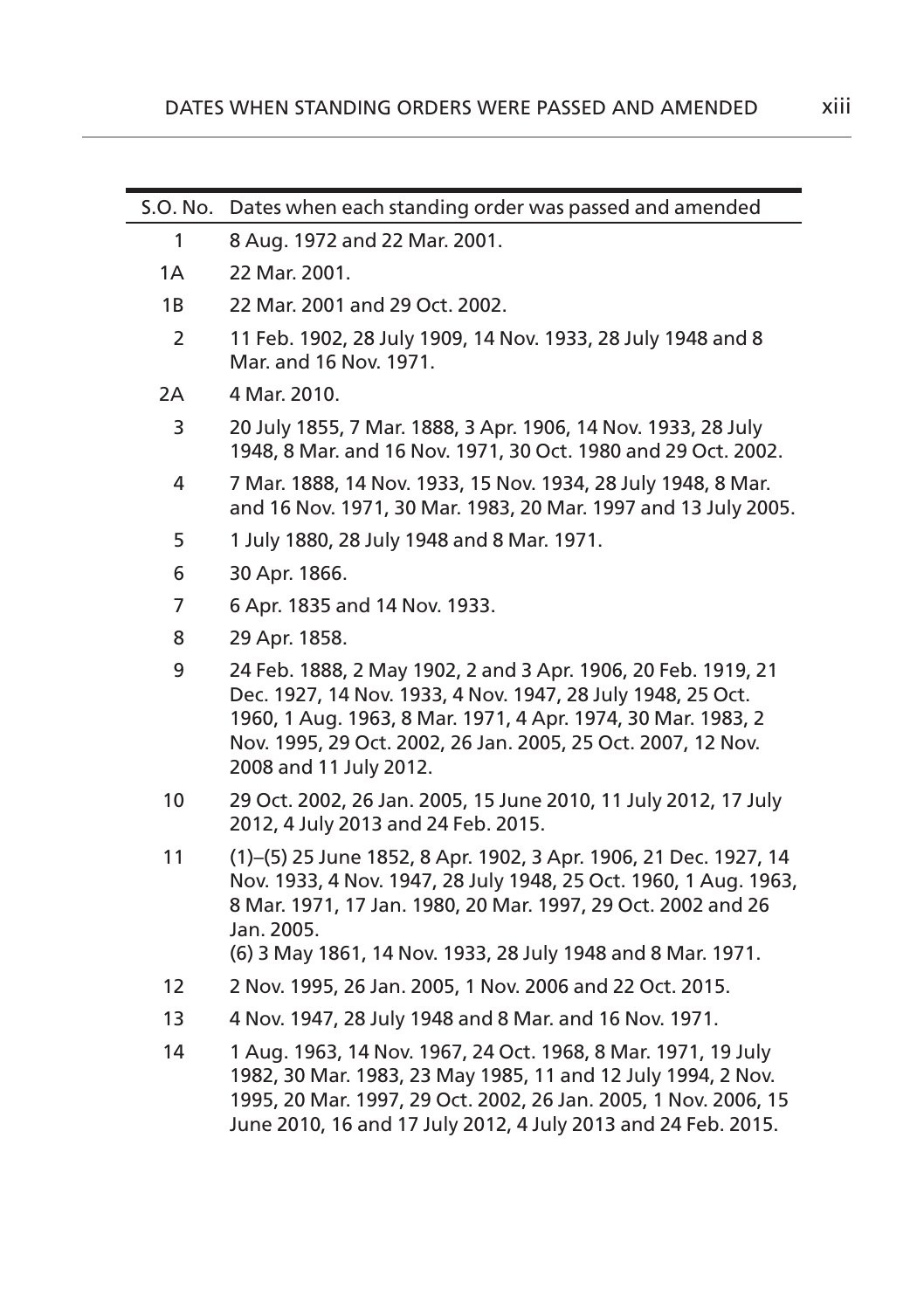| S.O. No. | Dates when each standing order was passed and amended                                                                                                                                                                                                                                            |
|----------|--------------------------------------------------------------------------------------------------------------------------------------------------------------------------------------------------------------------------------------------------------------------------------------------------|
| 15       | 25 Oct. 1960, 1 Aug. 1963, 14 Dec. 1966, 24 Oct. 1967, 12 Dec.<br>1967, 21 Oct. 1969, 8 Mar. 1971, 3 Nov. 1975, 30 Oct. 1980, 19<br>July 1982, 24 Oct. 1990, 18 July 1991, 24 Nov. 1994, 2 Nov.<br>1995, 20 Mar. 1997, 29 Oct. 2002, 7 June 2004, 26 Jan. 2005, 14<br>Dec 2011 and 11 July 2012. |
| 16       | 2 Nov. 1995 and 17 Nov. 1998.                                                                                                                                                                                                                                                                    |
| 17       | 6 Nov. 1957, 1 Aug. 1963, 30 Mar. 1983, 2 Nov. 1995, 20 Mar.<br>1997, 29 Oct. 2002, 26 Jan. 2005 and 11 July 2012.                                                                                                                                                                               |
| 18       | 24 Nov. 1994, 2 May 2001, 14 May 2002, 4 July 2007 and 12<br>Mar. 2012.                                                                                                                                                                                                                          |
| 19       | 21 Feb. 1990 and 2 Nov. 1995.                                                                                                                                                                                                                                                                    |
| 20       | 1 Dec. 1902, 3 Apr. 1906, 21 Dec. 1927, 14 Nov. 1933, 9 Mar.<br>1945, 4 Nov. 1947, 28 July 1948, 25 Oct. 1960, 1 Aug. 1963, 8<br>Mar. 1971, 19 July 1982, 30 Mar. 1983, 29 Oct. 2002, 26 Jan.<br>2005 and 11 July 2012.                                                                          |
| 21       | 7 Mar. 1888, 29 Apr. 1902, 3 Apr. 1906, 28 Sept. 1915, 14 Nov.<br>1933, 4 Nov. 1947, 28 July 1948, 1 Aug. 1963, 27 Oct. 1965, 8<br>Mar. and 7 Apr. 1971, 18 Dec. 1972, 9 Apr. 1974, 30 Mar. 1983,<br>27 Feb. 1986, 24 Oct. 1990, 20 Mar. 1997 and 29 Oct. 2002.                                  |
| 22       | 9 Apr. 1974, 24 Oct. 1990, 4 Nov. 1993, 20 Mar. 1997, 29 Oct.<br>2002 and 23 Jan. 2003.                                                                                                                                                                                                          |
| 22A      | 29 Oct. 2002 and 17 June 2013.                                                                                                                                                                                                                                                                   |
| 22B      | 28 Mar. 2007.                                                                                                                                                                                                                                                                                    |
| 22C      | 23 Apr. 2013.                                                                                                                                                                                                                                                                                    |
| 22D      | 2 Dec. 2013.                                                                                                                                                                                                                                                                                     |
| 23       | 7 Mar. 1888, 2 May 1902, 28 July 1948, 8 Feb. 1960, 1 Aug.<br>1963, 23 Nov. 1970, 1 Feb. 1990 and 20 Mar. 1997.                                                                                                                                                                                  |
| 24       | 27 Nov. 1882, 29 Apr. 1902, 3 Apr. 1906, 21 Dec. 1927, 4 Nov.<br>1947, 28 July 1948, 1 Aug. 1963, 14 Nov. 1967, 8 Mar. 1971, 30<br>Mar. 1983, 27 Feb. 1986, 29 Oct. 2002, 26 Jan. 2005, 25 Oct.<br>2007, 12 Nov. 2008 and 11 July 2012.                                                          |
| 24A      | 25 Oct. 2007, 12 Nov. 2008 and 15 June 2010.                                                                                                                                                                                                                                                     |
| 24B      | 25 Oct. 2007 and 12 Nov. 2008.                                                                                                                                                                                                                                                                   |
| 25       | 19 July 1982 and 2 Nov. 1995.                                                                                                                                                                                                                                                                    |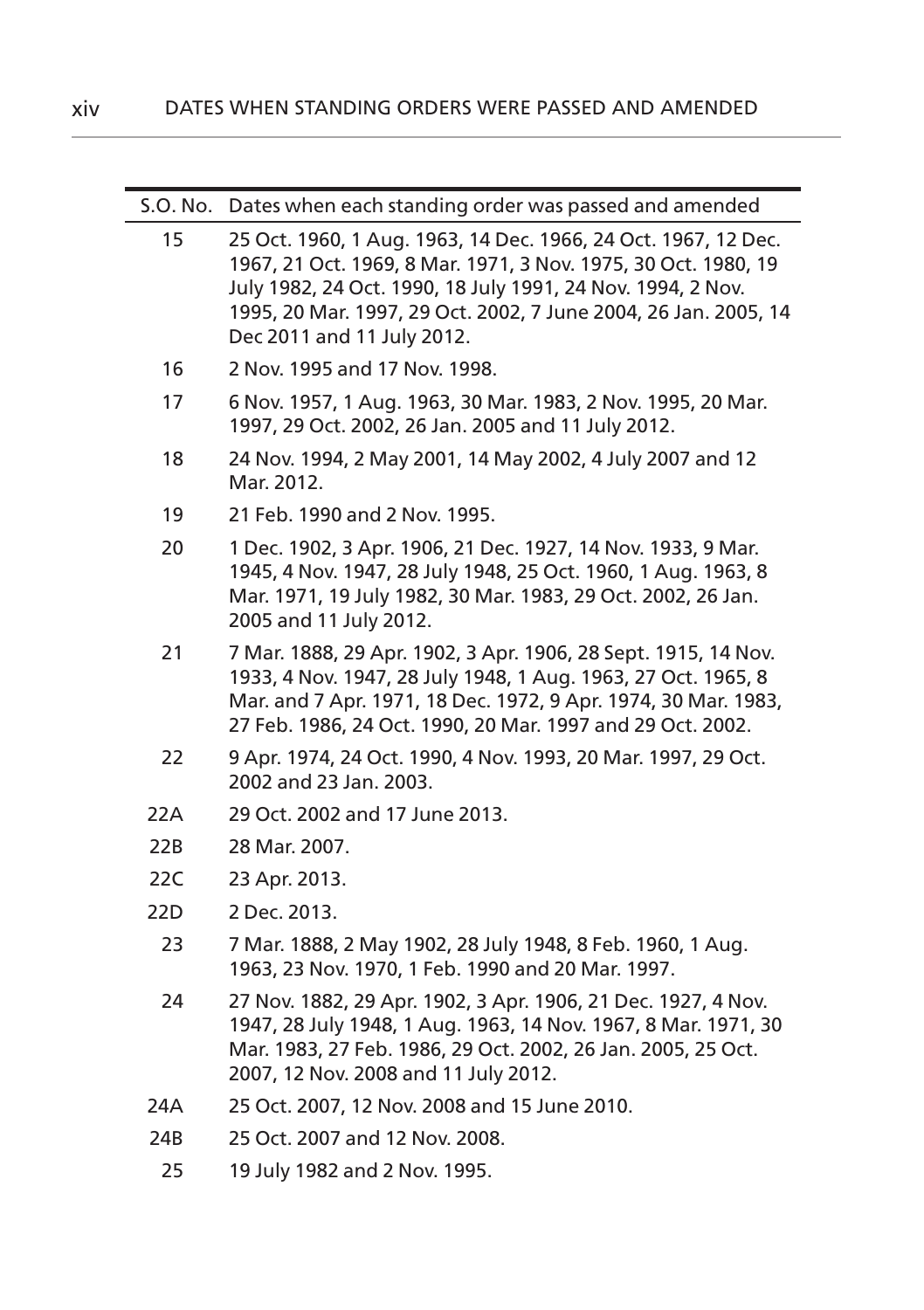| S.O. No. | Dates when each standing order was passed and amended                                                                                                                                     |
|----------|-------------------------------------------------------------------------------------------------------------------------------------------------------------------------------------------|
| 26       | 25 June 1852, 28 July 1948 and 8 Mar. 1971.                                                                                                                                               |
| 27       | 25 June 1852, 7 Mar. 1888, 14 Nov. 1933 and 28 July 1948.                                                                                                                                 |
| 28       | 5 May 1914.                                                                                                                                                                               |
| 29       | 27 Feb. 1986.                                                                                                                                                                             |
| 30       | 10 Feb. 1960.                                                                                                                                                                             |
| 31       | 14 Nov. 1967, 31 Oct. 1979, 30 Oct. 1980, 19 July 1982 and 23<br>May 1985.                                                                                                                |
| 32       | 20 Feb. 1919, 14 Nov. 1933, 28 July 1948, 1 Aug. 1963, 8 Mar.<br>and 16 Nov. 1971, 30 Oct. 1980, 19 July 1982 and 30 Mar. 1983.                                                           |
| 33       | 31 Oct. 1979 and 8 May 2014.                                                                                                                                                              |
| 34       | 27 Nov. 1882, 14 Nov. 1933, 1 Aug. 1963 and 8 Mar. 1971.                                                                                                                                  |
| 35       | 27 Nov. 1882, 7 Mar. 1888, 14 Nov. 1933, 28 July 1948, 1 Aug.<br>1963 and 8 Mar. 1971.                                                                                                    |
| 36       | 18 Mar. 1887, 7 Mar. 1888, 28 July 1909, 20 Feb. 1919, 14 Nov.<br>1933, 28 July 1948, 1 Aug. 1963, 14 Dec. 1966, 14 Nov. 1967, 8<br>Mar. and 16 Nov. 1971, 30 Mar. 1983 and 27 Feb. 1986. |
| 37       | 7 Mar. 1888, 28 July 1909, 20 Feb. 1919, 28 July 1948, 1 Aug.<br>1963, 30 Mar. 1983 and 27 Feb. 1986.                                                                                     |
| 38       | 12 Dec. 1906, 14 Nov. 1933, 28 July 1948 and 12 July 1994.                                                                                                                                |
| 39       | 12 Dec. 1906 and 30 Mar. 1983.                                                                                                                                                            |
| 40       | 7 Mar. 1888 and 19 Feb. 1919.                                                                                                                                                             |
| 41       | 1 Dec. 1902, 3 Apr. 1906, 21 Dec. 1927, 14 Nov. 1933, 4 Nov.<br>1947, 28 July 1948, 12 Dec. 1967, 8 Mar. and 16 Nov. 1971 and<br>30 Mar. 1983.                                            |
| 41A      | 26 Oct. 2004, 26 Jan. 2005, 15 June 2010 and 14 Dec. 2011.                                                                                                                                |
| 42       | 27 Nov. 1882 and 7 Mar. 1888.                                                                                                                                                             |
| 42A      | 1 Nov. 2006.                                                                                                                                                                              |
| 43       | 7 Mar. 1888, 28 July 1948 and 8 Mar. 1971.                                                                                                                                                |
| 44       | 28 Feb. 1880, 22 Nov. 1882, 7 Mar. 1901, 11 and 13 Feb. 1902,<br>30 Mar. 1926, 14 Nov. 1933, 28 July 1948, 1 Aug. 1963, 8 Mar.<br>1971, 30 Mar. 1983 and 4 June 1998.                     |
| 45       | 7 Mar. 1888, 28 July 1948 and 4 June 1998.                                                                                                                                                |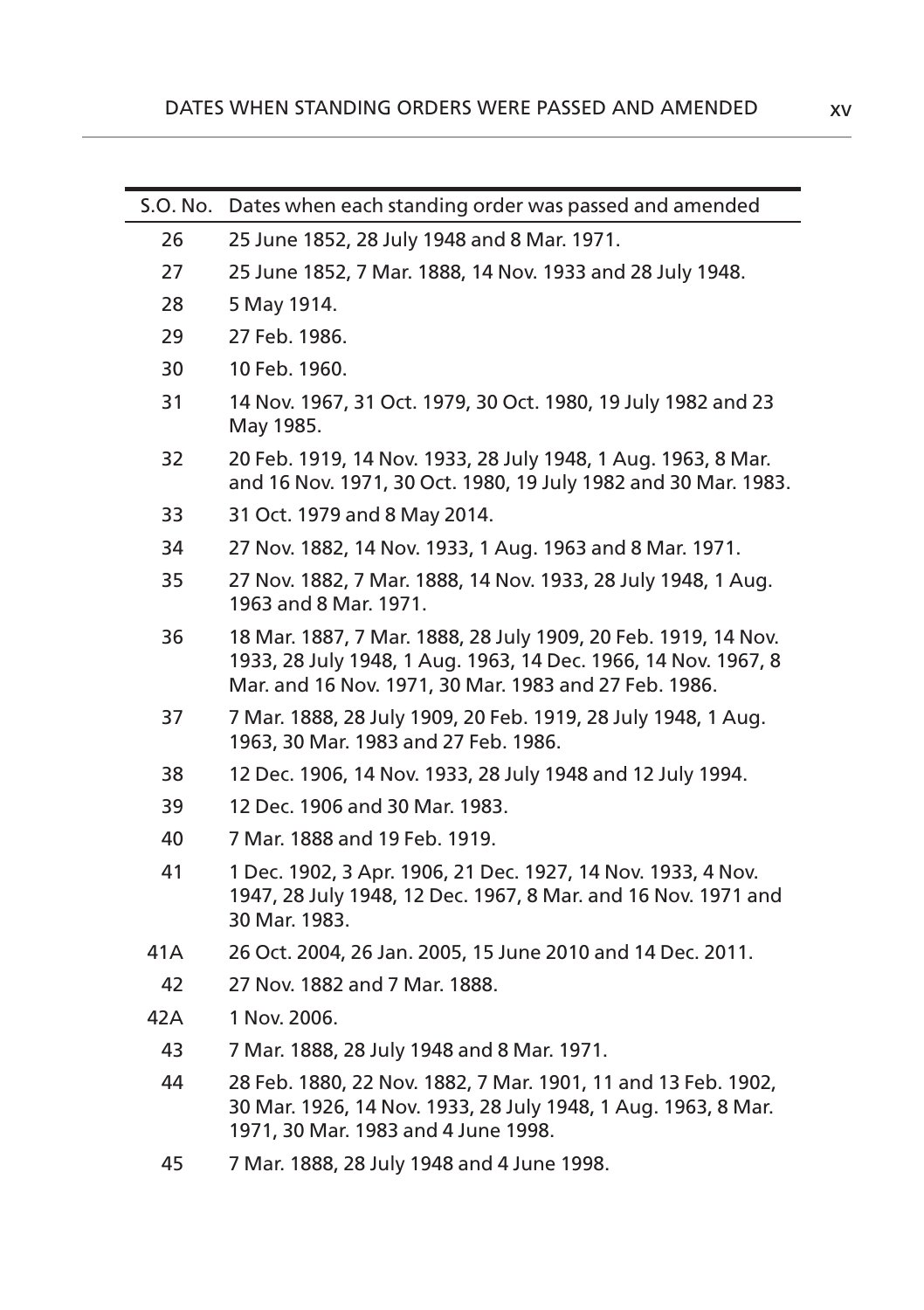| S.O. No. | Dates when each standing order was passed and amended                                                                                                         |
|----------|---------------------------------------------------------------------------------------------------------------------------------------------------------------|
| 45A      | 4 June 1998.                                                                                                                                                  |
| 46       | 1 Dec. 1902 and 28 July 1948.                                                                                                                                 |
| 47       | 13 July 1988, 2 Nov. 1995, 4 June 1998, 29 Oct. 2002, 26 Oct.<br>2004, 1 Nov. 2006, 25 Oct. 2007, 12 Nov. 2008 and 15 June<br>2010.                           |
| 48       | 11 June 1713, 25 June 1852, 20 Mar. 1866, 14 Dec. 1966 and 8<br>Mar. 1971.                                                                                    |
| 49       | 29 Mar. 1707, 1 Aug. 1963, 14 Dec. 1966, 24 Oct. 1967 and 8<br>Mar. 1971.                                                                                     |
| 50       | 1 Feb. 1938, 14 Dec. 1966, 24 Oct. 1967 and 8 Aug. 1972.                                                                                                      |
| 51       | 4 Nov. 1947, 28 July 1948, 1 Aug. 1963, 24 Oct. 1967, 22 Feb.<br>1968, 8 Mar. 1971, 19 July 1982 and 22 Oct. 2015.                                            |
| 52       | 2 Nov. 1995.                                                                                                                                                  |
| 53       | 8 Nov. 1948, 3 Nov. 1954 and 1 Aug. 1963.                                                                                                                     |
| 54       | 19 July 1982, 27 Feb. 1986, 29 Oct. 2002, 26 Jan. 2005, 14 Dec.<br>2011 and 11 July 2012.                                                                     |
| 55       | 27 Feb. 1986, 20 Mar. 1997, 29 Oct. 2002, 12 May 2004 and 14<br>Dec. 2011.                                                                                    |
| 56       | 19 July and 21 Dec. 1982, 30 Mar. 1983 and 2 Nov. 1995.                                                                                                       |
| 57       | 25 June 1852, 17 Feb. 1902, 28 July 1948 and 9 Jan. 2003.                                                                                                     |
| 57A      | 9 Jan. 2003.                                                                                                                                                  |
| 58       | 2 Nov. 1995.                                                                                                                                                  |
| 59       | 2 Nov. 1995.                                                                                                                                                  |
| 60       | 20 Mar. 1997 and 14 May 2002.                                                                                                                                 |
| 61       | 9 Mar. 1945, 28 July 1948, 1 Aug. 1963 and 8 Mar. 1971 (Private<br>Business S.O. 19 Feb. 1883, 6 Aug. 1909, 8 Dec. 1931).                                     |
| 62       | 20 Feb. 1919 and 14 Nov. 1967.                                                                                                                                |
| 63       | 16 Apr. 1907, 14 Nov. 1933, 28 July 1948, 1 Aug. 1963, 6 Dec.<br>1967, 8 Mar. 1971, 27 Feb. 1986, 20 Mar. 1997, 14 May 2002, 1<br>Nov. 2006 and 22 Oct. 2015. |
| 64       | 4 Nov. 1947, 28 July 1948, 20 Nov. 1950, 1 Aug. 1963, 8 Mar.<br>1971, 30 Oct. 1980, 30 Mar. 1983 and 22 Oct. 2015.                                            |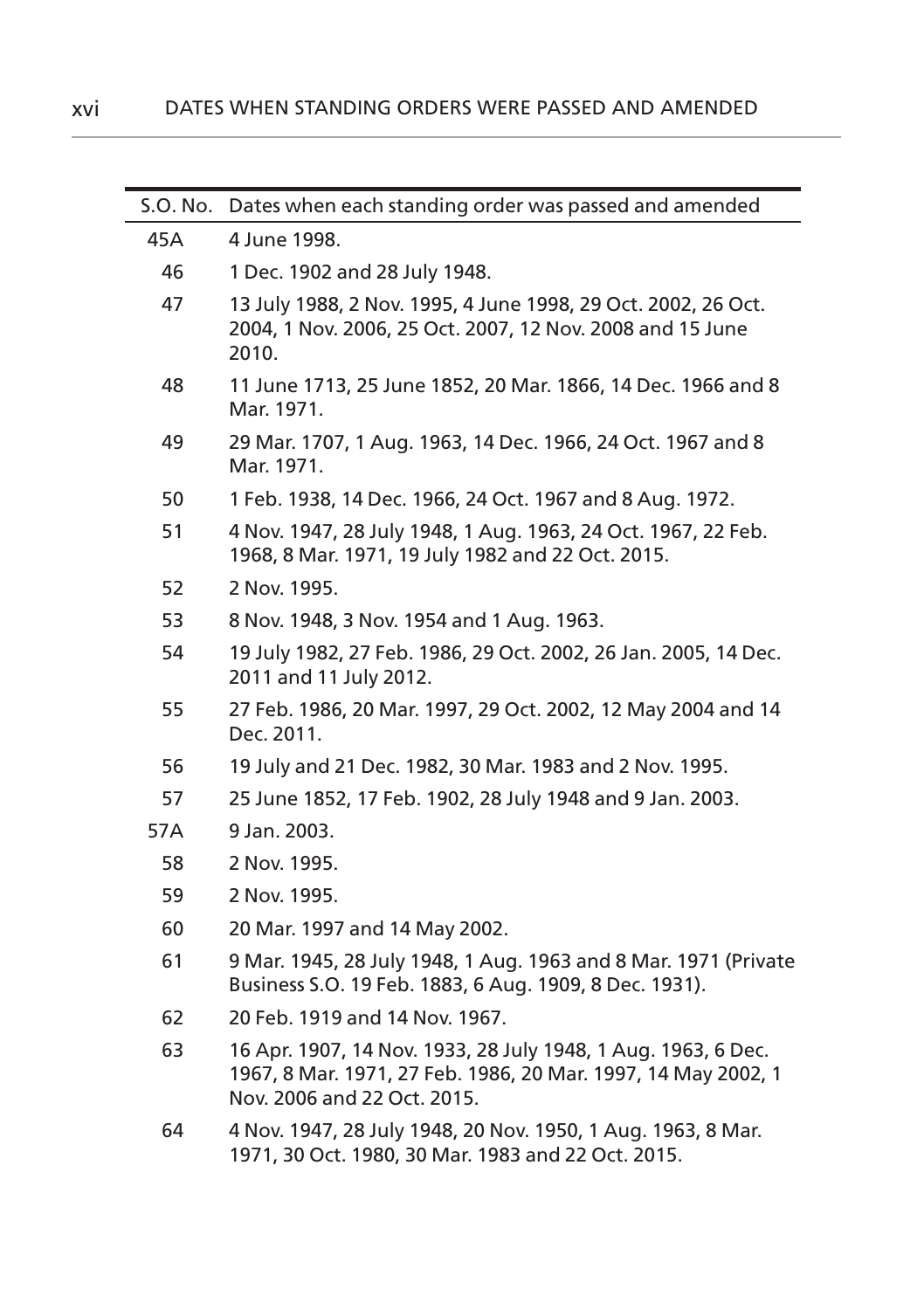| S.O. No. | Dates when each standing order was passed and amended                                                |
|----------|------------------------------------------------------------------------------------------------------|
| 65       | 19 July 1854, 14 Nov. 1933 and 8 Mar. 1971.                                                          |
| 66       | 7 Mar. 1888, 17 Feb. 1891, 4 Mar. 1901, 14 Nov. 1933, 4 Nov.<br>1947, 28 July 1948 and 20 Mar. 1997. |
| 67       | 27 Nov. 1882, 14 Nov. 1933, 28 July 1948, 1 Aug. 1963 and 20<br>Mar. 1997.                           |
| 68       | 4 Nov. 1947, 28 July 1948 and 1 Aug. 1963.                                                           |
| 69       | 19 July 1854, 21 July 1856, 28 July 1948, 8 Mar. 1971 and 20<br>Mar. 1997.                           |
| 70       | 19 July 1854, 27 Nov. 1882, 14 Nov. 1933 and 28 July 1948.                                           |
| 71       | 25 June 1852 and 28 July 1948.                                                                       |
| 72       | 27 Nov. 1882, 28 July 1948 and 30 Mar. 1983.                                                         |
| 73       | 7 Mar. 1888, 2 Apr. 1901, 28 July 1948, 8 Mar. 1971, 1 Nov. 2006<br>and 22 Oct. 2015.                |
| 74       | 19 Feb. 1919, 28 July 1948 and 8 Mar. 1971.                                                          |
| 75       | 7 Mar. 1888, 14 Nov. 1933, 28 July 1948, 24 Oct. 1967 and 8<br>Mar. 1971.                            |
| 76       | 16 Apr. 1907, 28 July 1948, 8 Mar. 1971, 20 Mar. 1997 and 1<br>Nov. 2006.                            |
| 77       | 21 July 1856, 14 Nov. 1967, 8 Mar. 1971, 30 Mar. 1983, 27 Feb.<br>1986 and 14 Dec. 2011.             |
| 78       | 19 July 1854, 12 Dec. 1967, 30 Mar. 1983 and 9 Jan. 2003.                                            |
| 79       | 24 July 1849 and 8 Mar. 1971.                                                                        |
| 80       | 8 Aug. 1972.                                                                                         |
| 80A      | 26 Oct. 2004, 1 Nov. 2006 and 14 Dec. 2011.                                                          |
| 80B      | 14 Dec. 2011                                                                                         |
| 81       | 17 Nov. 1797, 24 July 1849, 28 July 1948 and 30 Mar. 1983.                                           |
| 82       | 4 Nov. 1947, 28 July 1948, 1 Aug. 1963, 8 Mar. and 16 Nov. 1971<br>and 30 Mar. 1983.                 |
| 83       | 16 Nov. 1971 and 30 Mar. 1983.                                                                       |
| 83A      | 26 Oct. and 2 Dec. 2004, 1 Nov. 2006 and 22 Oct. 2015.                                               |
| 83B      | 26 Oct. 2004 and 22 Oct. 2015.                                                                       |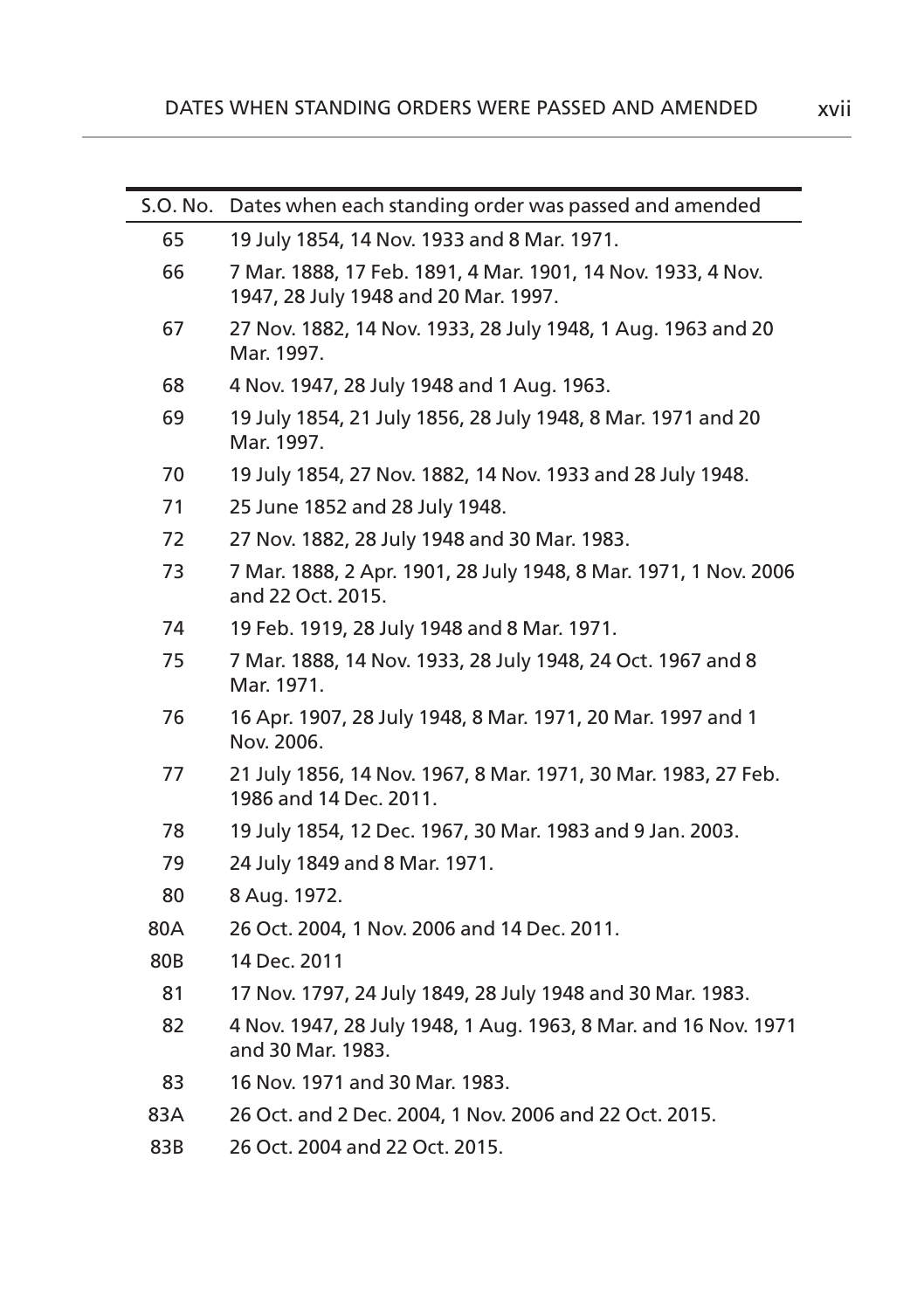| S.O. No. | Dates when each standing order was passed and amended                                                                                                                      |
|----------|----------------------------------------------------------------------------------------------------------------------------------------------------------------------------|
| 83C      | 26 Oct. 2004, 1 Nov. 2006 and 22 Oct. 2015.                                                                                                                                |
| 83D      | 26 Oct. 2004, 1 Nov. 2006 and 22 Oct. 2015.                                                                                                                                |
| 83E      | 26 Oct. 2004 and 22 Oct. 2015.                                                                                                                                             |
| 83F      | 26 Oct. 2004 and 22 Oct. 2015.                                                                                                                                             |
| 83G      | 26 Oct. 2004 and 22 Oct. 2015.                                                                                                                                             |
| 83H      | 26 Oct. 2004.                                                                                                                                                              |
| 831      | 26 Oct. 2004, 26 Jan. 2005 and 22 Oct. 2015.                                                                                                                               |
| 83J      | 22 Oct. 2015.                                                                                                                                                              |
| 83K      | 22 Oct. 2015.                                                                                                                                                              |
| 83L      | 22 Oct. 2015.                                                                                                                                                              |
| 83M      | 22 Oct. 2015.                                                                                                                                                              |
| 83N      | 22 Oct. 2015.                                                                                                                                                              |
| 830      | 22 Oct. 2015.                                                                                                                                                              |
| 83P      | 22 Oct. 2015.                                                                                                                                                              |
| 83Q      | 22 Oct. 2015.                                                                                                                                                              |
| 83R      | 22 Oct. 2015.                                                                                                                                                              |
| 83S      | 22 Oct. 2015 and 7 Mar. 2017.                                                                                                                                              |
| 83T      | 22 Oct. 2015 and 7 Mar. 2017.                                                                                                                                              |
| 83U      | 22 Oct. 2015 and 7 Mar. 2017.                                                                                                                                              |
| 83V      | 22 Oct. 2015.                                                                                                                                                              |
| 83W      | 22 Oct. 2015.                                                                                                                                                              |
| 83X      | 22 Oct. 2015.                                                                                                                                                              |
| 84       | 8 Mar. 1971, 20 Nov. 1973, 3 Nov. 1975, 24 Feb. 1976, 30 Oct.<br>1980, 30 Mar. 1983, 24 Oct. 1990, 2 Nov. 1995 and 1 Nov. 2006.                                            |
| 84A      | 1 Nov. 2006.                                                                                                                                                               |
| 85       | 1 Dec. 1882, 7 Mar. 1888, 16 Apr. 1907, 19 Feb. 1919, 15 Nov.<br>1934, 5 Mar. 1947, 28 July 1948, 1 Aug. 1963, 14 Dec. 1967, 8<br>Mar. 1971, 30 Mar. 1983 and 1 Nov. 2006. |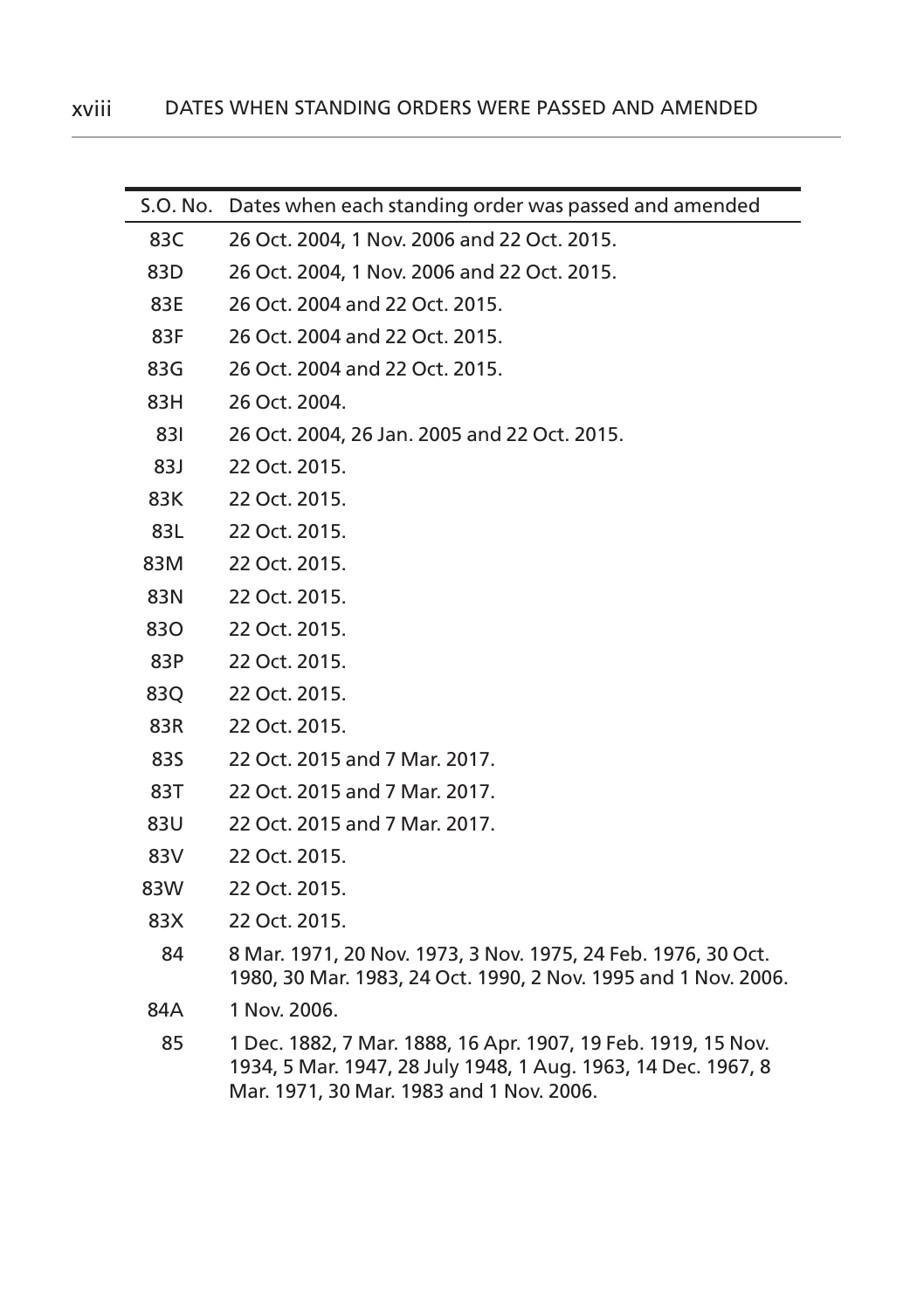| S.O. No. | Dates when each standing order was passed and amended                                                                                                                                                                                                                                                                               |
|----------|-------------------------------------------------------------------------------------------------------------------------------------------------------------------------------------------------------------------------------------------------------------------------------------------------------------------------------------|
| 86       | 1 Dec. 1882, 7 Mar. 1888, 16 Apr. 1907, 19 Feb. 1919, 23 Feb.<br>1926, 14 Nov. 1933, 4 Nov. 1947, 28 July 1948, 8 Feb. 1960, 24<br>Oct. and 19 Dec. 1968, 8 Mar. and 24 Nov. 1971, 20 Nov. 1973, 4<br>Apr. 1974, 3 Nov. 1975, 24 Feb. 1976, 30 Oct. 1980, 30 Mar.<br>1983, 24 Oct. 1990, 2 Nov. 1995, 1 Nov. 2006 and 22 Oct. 2015. |
| 87       | 4 Nov. 1947, 28 July 1948, 1 Aug. 1963, 6 Dec. 1967, 30 Mar.<br>1983, 24 Oct. 1990, 19 Dec. 1995, 11 Mar. 1996, 19 and 20 Mar.<br>1997, 25 Oct. 1999 and 1 Nov. 2006.                                                                                                                                                               |
| 88       | 4 Nov. 1947, 28 July 1948, 8 Mar. 1971, 30 Mar. 1983, 24 Oct.<br>1990, 20 Mar. 1997, 29 Oct. 2002, 26 Jan. 2005, 1 Nov. 2006 and<br>11 July 2012.                                                                                                                                                                                   |
| 89       | 8 Mar. 1971, 16 June 1981, 30 Mar. 1983, 27 Feb. 1986, 24 Oct.<br>1990, 11 July 1994, 11 Mar. 1996, 20 Mar. 1997, 17 Nov. 1998,<br>26 Oct. 2004 and 1 Nov. 2006.                                                                                                                                                                    |
| 90       | 14 Nov. 1967, 21 Oct. 1969, 8 Mar. 1971, 31 Oct. 1979, 30 Mar.<br>1983, 2 Nov. 1995, 20 Mar. 1997 and 1 Nov. 2006.                                                                                                                                                                                                                  |
| 91       | [Repealed 1 Nov. 2006]                                                                                                                                                                                                                                                                                                              |
| 92       | 14 Nov. 1967, 8 Mar. 1971, 27 Jan. 1976, 30 Mar. 1983 and 1<br>Nov. 2006.                                                                                                                                                                                                                                                           |
| 93       | 11 July 1994, 2 Nov. and 19 Dec. 1995 and 1 Nov. 2006.                                                                                                                                                                                                                                                                              |
| 94       | 11 July 1994, 20 Mar. 1997 and 11 Sep. 2003.                                                                                                                                                                                                                                                                                        |
| 95       | 11 July 1994 and 19 Dec. 1995.                                                                                                                                                                                                                                                                                                      |
| 96       | 11 July 1994 and 19 Dec. 1995.                                                                                                                                                                                                                                                                                                      |
| 97       | 28 Apr. and 28 July 1948, 18 Dec. 1957, 25 Oct. 1960, 1 Aug.<br>1963, 24 Oct. 1968, 8 Mar. 1971, 30 Mar. 1983, 27 Feb. 1986, 11<br>July 1994, 19 Dec. 1995, 20 Mar. 1997 and 1 Nov. 2006.                                                                                                                                           |
| 98       | 11 July 1994, 2 Nov. 1995, 20 Mar. 1997, 2 May 2001, 14 May<br>2002 and 4 July 2007.                                                                                                                                                                                                                                                |
| 99       | 11 July 1994, 30 June 1997 and 29 Oct. 2002.                                                                                                                                                                                                                                                                                        |
| 100      | 11 July 1994, 19 Dec. 1995, 20 Mar. and 30 June 1997, 29 Oct.<br>2002 and 26 Jan. 2005.                                                                                                                                                                                                                                             |
| 101      | [Repealed 1 Nov. 2006]                                                                                                                                                                                                                                                                                                              |
| 102      | 11 Mar. 1996 and 1 Nov. 2006.                                                                                                                                                                                                                                                                                                       |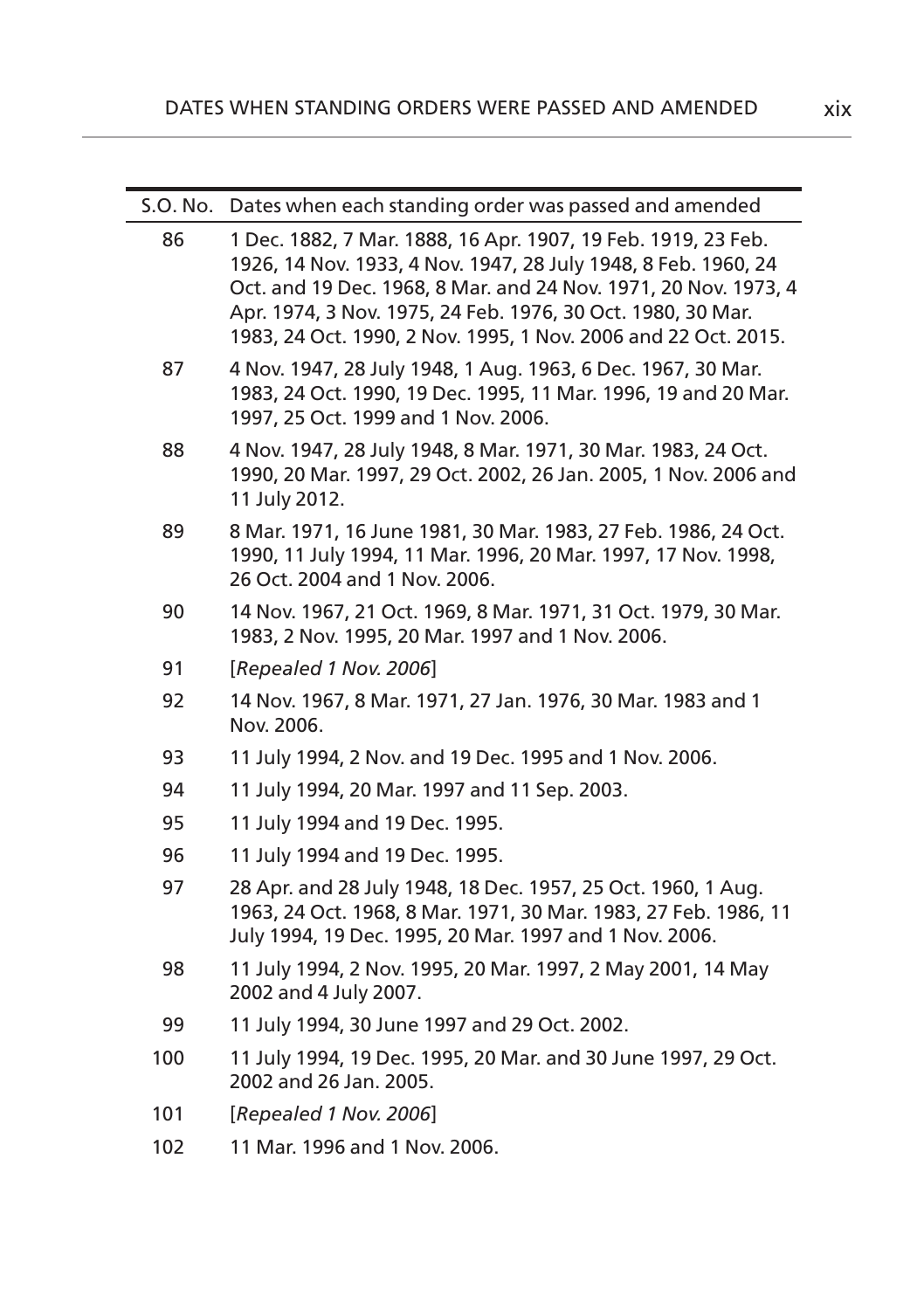| S.O. No. | Dates when each standing order was passed and amended                                                                                                                                                                 |
|----------|-----------------------------------------------------------------------------------------------------------------------------------------------------------------------------------------------------------------------|
| 103      | 11 Mar. 1996, 20 Mar. 1997 and 11 Sep. 2003.                                                                                                                                                                          |
| 104      | 11 Mar. 1996.                                                                                                                                                                                                         |
| 105      | 11 Mar. 1996.                                                                                                                                                                                                         |
| 106      | 11 Mar. 1996.                                                                                                                                                                                                         |
| 107      | 11 Mar. 1996.                                                                                                                                                                                                         |
| 108      | 11 Mar. 1996, 20 Mar. 1997, 29 Oct. 2002 and 26 Jan. 2005.                                                                                                                                                            |
| 109      | 19 Mar. 1997 and 1 Nov. 2006.                                                                                                                                                                                         |
| 110      | 19 Mar. 1997.                                                                                                                                                                                                         |
| 111      | 19 Mar. 1997.                                                                                                                                                                                                         |
| 112      | 19 Mar. 1997.                                                                                                                                                                                                         |
| 113      | 19 Mar. 1997.                                                                                                                                                                                                         |
| 114      | 19 Mar. 1997.                                                                                                                                                                                                         |
| 115      | 19 Mar. 1997, 2 May 2001, 14 May 2002 and 4 July 2007.                                                                                                                                                                |
| 116      | 19 Mar. 1997, 29 Oct. 2002 and 26 Jan. 2005.                                                                                                                                                                          |
| 117      | 2 Dec. 1975, 30 Mar. 1983, 11 Apr. 2000, 29 Oct. 2002, 1 Nov.<br>2006 and 12 Nov. 2008.                                                                                                                               |
| 118      | 20 Nov. 1973, 14 Jan. and 3 Nov. 1975, 24 Feb. 1976, 30 Oct.<br>1980, 30 Mar. 1983, 2 Nov. 1995, 19 Mar. 1997, 2 May 2001, 14<br>May 2002, 1 Nov. 2006 and 4 July 2007.                                               |
| 119      | 17 Nov. 1998, 5 July 2001, 11 Sep. 2003, 13 July 2005, 27 June<br>and 1 Nov. 2006, 25 July 2007, 7 Feb. 2008, 28 Oct. 2008, 12<br>Nov. 2008, 25 June 2009, 11 Oct. 2016, 4 July and 12 Sep. 2017<br>and 20 Feb. 2018. |
| 120      | 4 Nov. 1947, 28 July 1948, 1 Aug. 1963, 8 Mar. 1971, 30 Mar.<br>1983 and 1 Nov. 2006.                                                                                                                                 |
| 121      | 25 June 1852, 28 July 1948, 30 Oct. 1980, 30 Mar. 1983, 18 July<br>1991, 7 June 2004, 20 May 2009 and 12 Mar. 2012.                                                                                                   |
| 122      | 25 June 1852.                                                                                                                                                                                                         |
| 122A     | 14 May 2002, 13 July 2005 and 18 Apr. 2018.                                                                                                                                                                           |
| 122B     | 4 Mar. and 7 June 2010 and 24 Feb., 17 Mar., 3 June 2015, 11<br>Oct. 2016 and 4 July 2017.                                                                                                                            |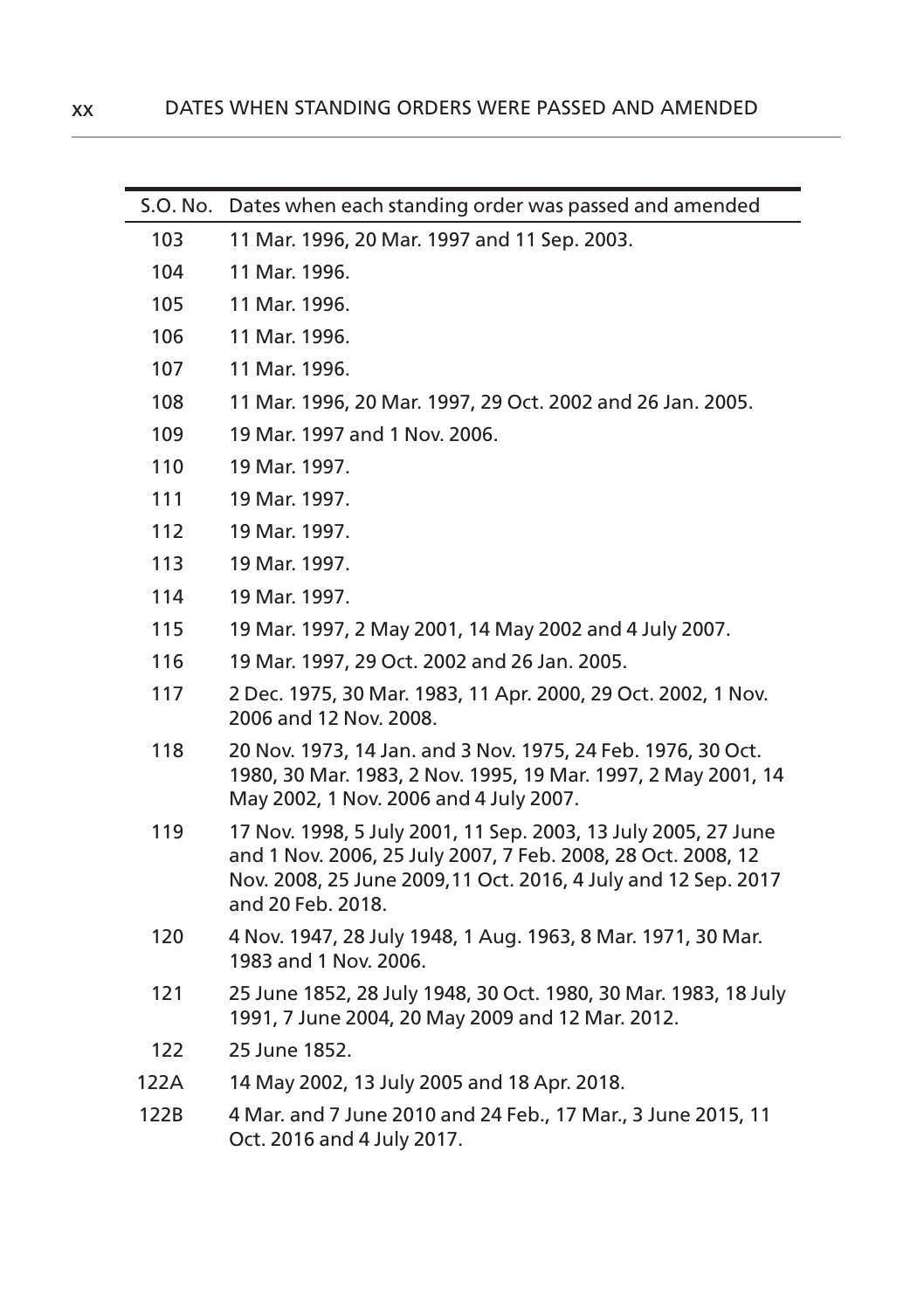| S.O. No. | Dates when each standing order was passed and amended                                                          |
|----------|----------------------------------------------------------------------------------------------------------------|
| 122C     | 4 Mar. 2010.                                                                                                   |
| 122D     | 15 June 2010 and 12 Mar. 2012.                                                                                 |
| 123      | 21 July 1856, 7 Mar. 1888, 14 Nov. 1933, 28 July 1948 and 1<br>Aug. 1963.                                      |
| 124      | 25 June 1852, 28 July 1948, 8 Mar. 1971, 30 Mar. 1983 and 5<br>July 2001.                                      |
| 125      | 16 July 1971, 30 Mar. 1983, 26 Oct. 2004 and 25 Nov. 2008.                                                     |
| 126      | 20 Apr. 1995.                                                                                                  |
| 127      | 15 July 1935 and 28 July 1948.                                                                                 |
| 128      | 25 June 1852, 14 Nov. 1933, 28 July 1948 and 25 Nov. 2008.                                                     |
| 129      | 25 June 1852, 14 Nov. 1933, 28 July 1948, 8 Mar. 1971, 30 Mar.<br>1983 and 25 Nov. 2008.                       |
| 130      | 25 June 1852, 14 Nov. 1933, 28 July 1948, 30 Mar. 1983 and 25<br>Nov. 2008.                                    |
| 131      | 25 June 1852, 28 July 1948, 30 Mar. 1983, 12 May 2003 and 25<br>Nov. 2008.                                     |
| 132      | 20 Feb. 1872 and 1 Aug. 1963.                                                                                  |
| 133      | 9 Aug. 1875, 28 July 1948, 1 Aug. 1963, 8 Mar. 1971, 30 Mar.<br>1983 and 25 Nov. 2008.                         |
| 134      | 24 Oct. 1968, 30 Mar. 1983 and 28 Mar. 2007.                                                                   |
| 135      | 16 July 1971, 30 Mar. 1983 and 25 Nov. 2008.                                                                   |
| 136      | 30 Mar. 1983.                                                                                                  |
| 137      | 30 Mar. 1983 and 25 Nov. 2008.                                                                                 |
| 137A     | 5 July 2001, 14 May 2002, 13 July 2005, 25 Nov. 2008 and 27<br>Nov. 2018.                                      |
| 138      | 30 Mar. 1983.                                                                                                  |
| 139      | 13 July 2005, 25 Nov. 2008 and 10 Mar. 2015.                                                                   |
| 140      | 16 July 1971, 20 Dec. 1976, 30 Oct. 1980 and 30 Mar. 1983.                                                     |
| 141      | 24 Nov. 1994, 23 Feb. 1995, 2 May and 5 July 2001, 14 May<br>2002, 13 July 2005, 4 July 2007 and 12 Mar. 2012. |
| 142      | 12 Mar 2012.                                                                                                   |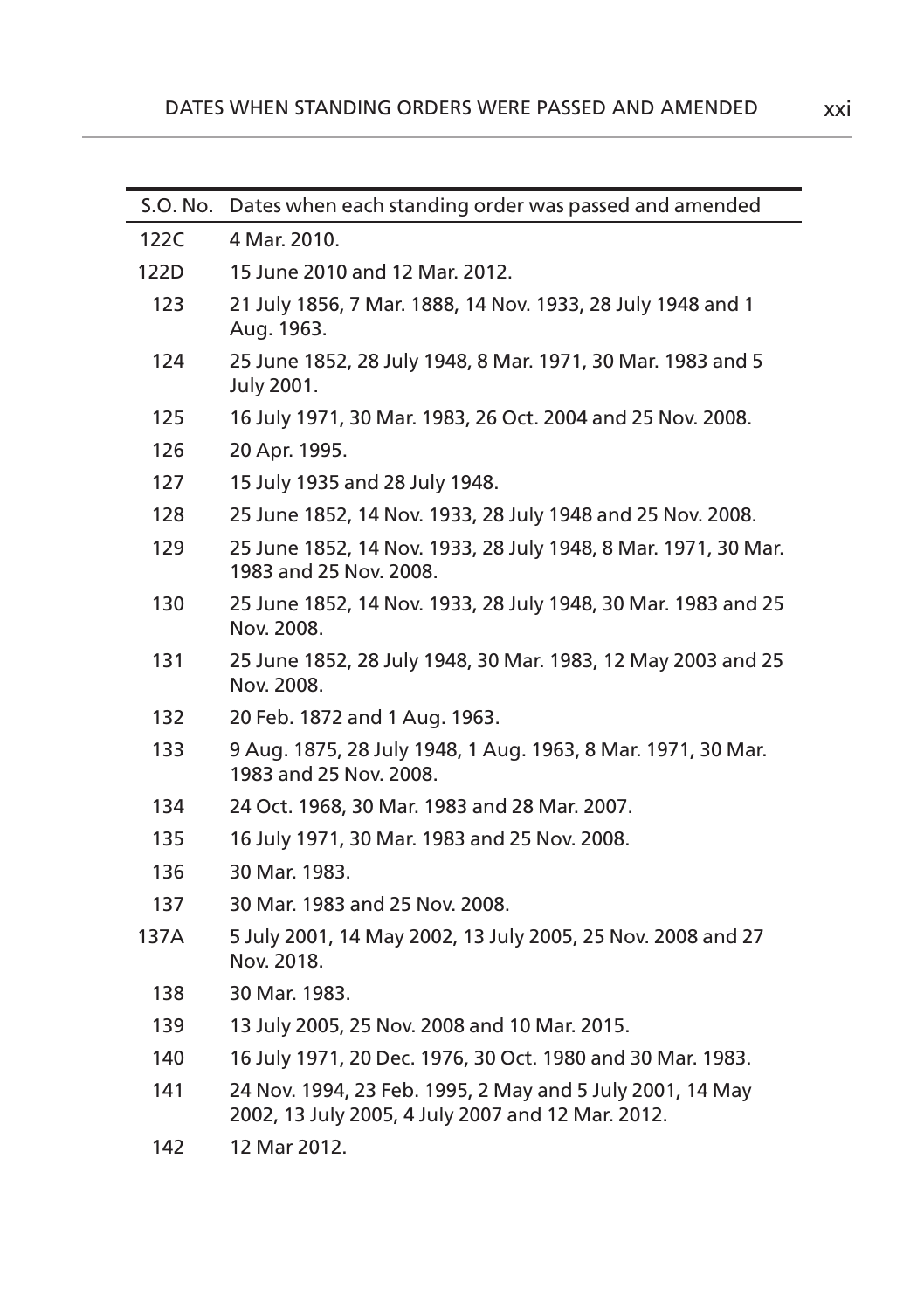| S.O. No. | Dates when each standing order was passed and amended                                                                                                                                                                                                                                                                                                                                                                                                                                                                                                  |
|----------|--------------------------------------------------------------------------------------------------------------------------------------------------------------------------------------------------------------------------------------------------------------------------------------------------------------------------------------------------------------------------------------------------------------------------------------------------------------------------------------------------------------------------------------------------------|
| 143      | 17 Nov. 1998, 5 July 2001, 7 Feb 2008, 12 Nov. 2008, 25 Nov.<br>2008, 3 June 2015, 11 Oct. 2016 and 4 July 2017.                                                                                                                                                                                                                                                                                                                                                                                                                                       |
| 144      | 18 July 1991, 18 July 1997, 5 July 2001, 20 Mar. 2013 and 10<br>Mar. 2015.                                                                                                                                                                                                                                                                                                                                                                                                                                                                             |
| 145      | 31 Jan. 1980, 19 July 1982, 30 Mar. 1983, 27 Feb. 1986, 2 Nov.<br>1995, 29 Mar. and 5 July 2001, 14 May and 29 Oct. 2002, 25 Nov.<br>2008, 20 May 2009, 11 Oct. 2016, 24 Jan. 2017 and 20 Feb.<br>2018.                                                                                                                                                                                                                                                                                                                                                |
| 145A     | 24 Feb. 2015.                                                                                                                                                                                                                                                                                                                                                                                                                                                                                                                                          |
| 146      | 25 June 1979, 30 Oct 1980, 30 Mar. 1983, 25 Mar. 1986, 8 and<br>15 July 1997, 17 Nov. 1998, 5 July 2001, 11 Mar. 2008, 25 Nov.<br>2008 and 3 June 2015.                                                                                                                                                                                                                                                                                                                                                                                                |
| 147      | 20 Mar. 1997, 5 July 2001 and 8 Jan. 2002.                                                                                                                                                                                                                                                                                                                                                                                                                                                                                                             |
| 148      | 3 Apr. 1862, 28 Mar. 1870, 14 Nov. 1933, 15 Nov. 1934, 28 July<br>1948, 8 Mar. 1971, 2 Feb. 1977, 2 July 1979, 30 Mar. 1983, 18<br>July 1991, 28 Oct. 1997, 17 Nov. 1998, 5 July 2001, 2 Dec. 2010<br>and 12 Mar. 2012.                                                                                                                                                                                                                                                                                                                                |
| 148A     | 12 Mar. 2012 and 28 Oct. 2015.                                                                                                                                                                                                                                                                                                                                                                                                                                                                                                                         |
| 149      | 6 Nov. 1995, 17 Dec. 1996, 20 Mar. 1997, 25 Oct. 1999, 26 June<br>2003, 26 Oct. 2004, 13 July 2005, 9 Feb. 2009, 12 Mar. 2012, 17<br>Mar., 28 Oct. 2015, 19 July 2018 and 7 Jan. 2019.                                                                                                                                                                                                                                                                                                                                                                 |
| 149A     | 12 Mar. 2012 and 17 Mar. 2015.                                                                                                                                                                                                                                                                                                                                                                                                                                                                                                                         |
| 150      | 6 Nov. 1995, 26 June 2003, 13 July 2005, 9 Feb. 2009, 2 Dec.<br>2010, 12 Mar. 2012 and 19 July 2018.                                                                                                                                                                                                                                                                                                                                                                                                                                                   |
| 151      | 30 Mar. 1983, 24 Nov. 1994, 25 Oct. 1999, 2 May 2001, 14 May<br>2002, 4 July 2007, 11 Mar. 2008 and 12 Mar. 2012.                                                                                                                                                                                                                                                                                                                                                                                                                                      |
| 152      | 25 June, 26 June, 26 July and 31 Oct. 1979, 30 Oct. 1980, 30<br>Mar. and 14 Dec. 1983, 19 Oct. 1990, 18 July 1991, 30 June<br>1992, 9 Mar. and 24 Nov. 1994, 7 Nov. 1995, 8 July, 10 July, 25<br>July and 10 Nov. 1997, 17 Nov. 1998, 25 Oct. 1999, 29 Mar., 2<br>May and 5 July 2001, 22 July 2002, 27 Jan. and 11 Sep. 2003, 13<br>July 2005, 27 June 2006, 25 July 2007, 11 Mar., 28 Oct. and 25<br>Nov. 2008, 25 June 2009, 22 Feb. 2010, 15 and 30 June 2010, 3<br>June 2015, 11 Oct. 2016, 24 Jan., 4 July and 12 Sep. 2017 and<br>20 Feb. 2018. |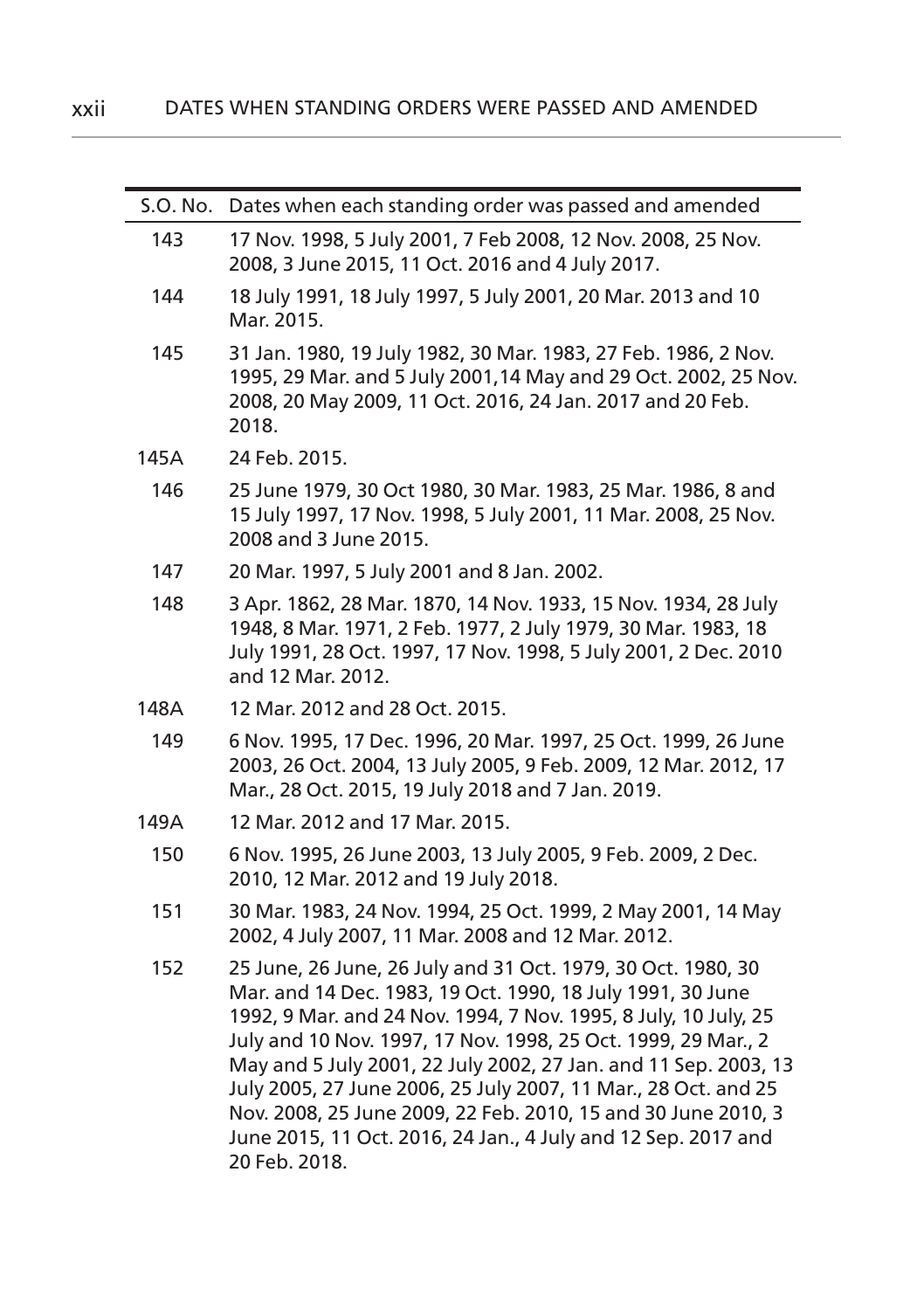| S.O. No. | Dates when each standing order was passed and amended                                                               |
|----------|---------------------------------------------------------------------------------------------------------------------|
| 152A     | 10 Nov. and 17 Dec. 1997, 17 Nov. 1998, 5 July 2001 and 25<br>Nov. 2008.                                            |
| 152B     | 17 Jan. and 15 Nov. 2001, 8 Jan. 2002 and 15 Oct. 2003.                                                             |
| 152C     | 15 Jan. 2001, 14 May 2002 and 1 Nov. 2006.                                                                          |
| 152D     | 29 Jan. 2004, 22 Jan, 3 Mar. and 30 Apr. 2009 and 20 Mar. 2013.                                                     |
| 152E     | 17 July 2008.                                                                                                       |
| 152F     | [Expired April 2010]                                                                                                |
| 152G     | 22 Jan., 3 Mar. 2009 and 7 July 2011.                                                                               |
| 152H     | 20 May 2009, 30 Nov. 2011, 11 Oct. 2016, 24 Jan. 2017 and 20<br>Feb. 2018.                                          |
| 1521     | 13 Jan. 2010.                                                                                                       |
| 152J     | 15 June 2010, 12 Mar. 2012, 17 July 2012, 4 July 2013, 2 Dec.<br>2013 and 24 Feb. 2015.                             |
| 152K     | 19 Jan. 2012, 3 June 2015, 11 Oct. 2016 and 4 July 2017.                                                            |
| 153      | 14 Apr. 1842 and 28 July 1948.                                                                                      |
| 154      | 14 Apr. 1842, 14 Nov. 1933, 28 July 1948, 4 Apr. 1974, 21 Feb.<br>1990, 2 Nov. 1995, 29 Oct. 2002 and 25 Oct. 2007. |
| 155      | 14 Apr. 1842, 4 Apr. 1974 and 29 Oct. 2002.                                                                         |
| 156      | 4 Apr. 1974 and 25 Oct. 2007.                                                                                       |
| 157      | 14 Apr. 1842 and 28 July 1948.                                                                                      |
| 158      | 14 Aug. 1896, 4 Nov. 1947 and 28 July 1948.                                                                         |
| 159      | 4 Nov. and 17 Dec. 1947.                                                                                            |
| 160      | 4 Nov. 1947.                                                                                                        |
| 161      | 5 Feb. 1845, 14 Nov. 1933, 28 July 1948, 30 Mar. 1983, 26 Oct.<br>2004 and 1 Nov. 2006.                             |
| 162      | 5 Feb. 1845 and 26 Oct. 2004.                                                                                       |
| 163      | 7 Mar. 1888, 28 Jan. 1918, 14 Nov. 1933, 28 July 1948, 1 Aug.<br>1963, 8 Mar. 1971 and 4 June 1998.                 |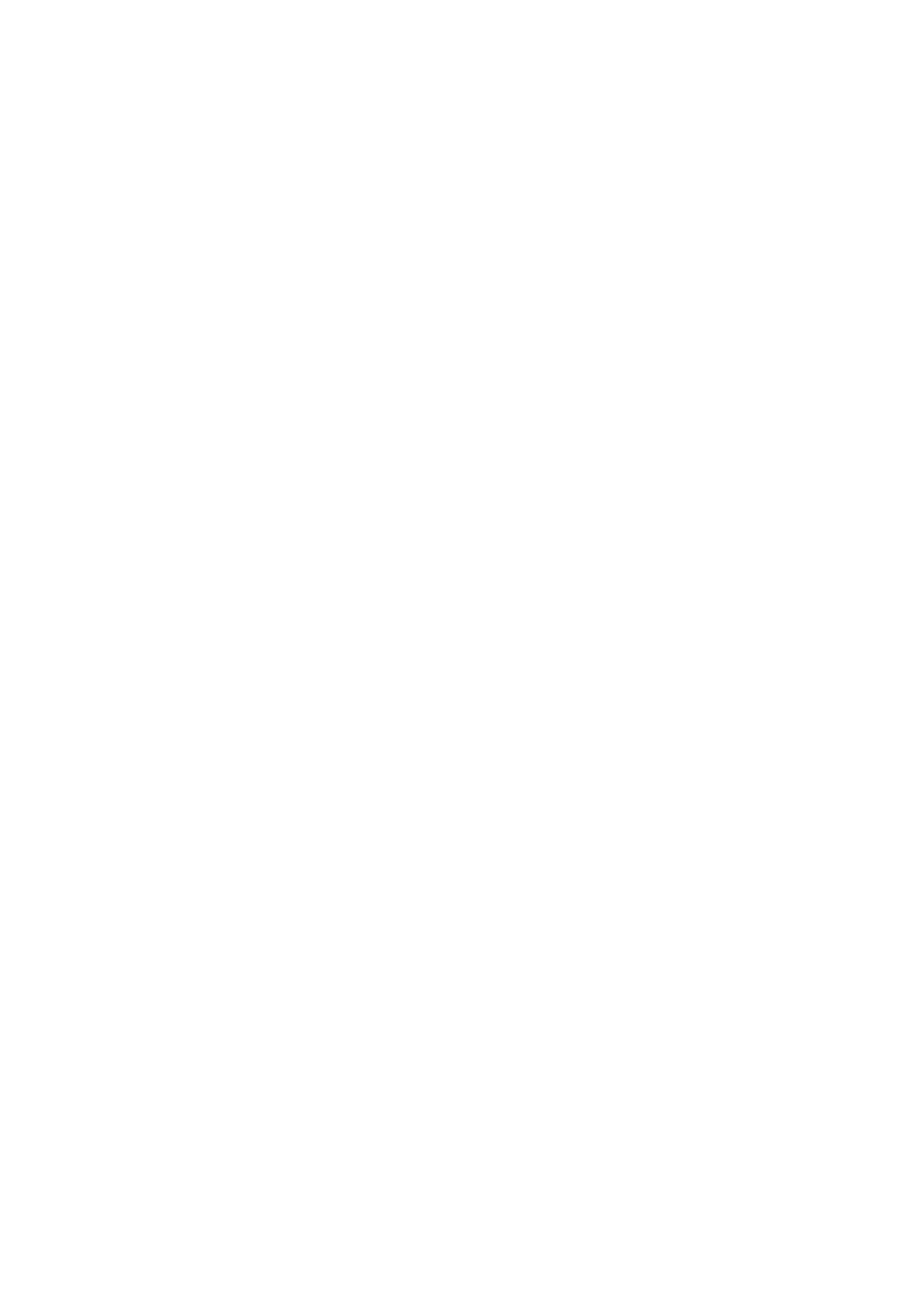and of former Committees of Privileges and to any documents circulated to any such committee.

- (8) The committee shall have power to refuse to allow proceedings to which the public are admitted to be broadcast.
- (9) The Attorney General, the Advocate General and the Solicitor General, being Members of the House, may attend the committee, may take part in deliberations, may receive committee papers and may give such other assistance to the committee as may be appropriate, but shall not vote or make any motion or move any amendment or be counted in the quorum.

## **149. Committee on Standards**

- (1) There shall be a select committee, called the Committee on Standards—
	- (a) to oversee the work of the Parliamentary Commissioner for Standards; to examine the arrangements proposed by the Commissioner for the compilation, maintenance and accessibility of the Register of Members' Financial Interests and any other registers of interest established by the House; to review from time to time the form and content of those registers; and to consider any specific complaints made in relation to the registering or declaring of interests referred to it by the Commissioner; and
	- (b) to consider any matter relating to the conduct of Members, including specific complaints in relation to alleged breaches in any code of conduct to which the House has agreed and which have been drawn to the committee's attention by the Commissioner; and to recommend any modifications to such code of conduct as may from time to time appear to be necessary.
- (2) The committee shall consist of seven Members, and seven lay members.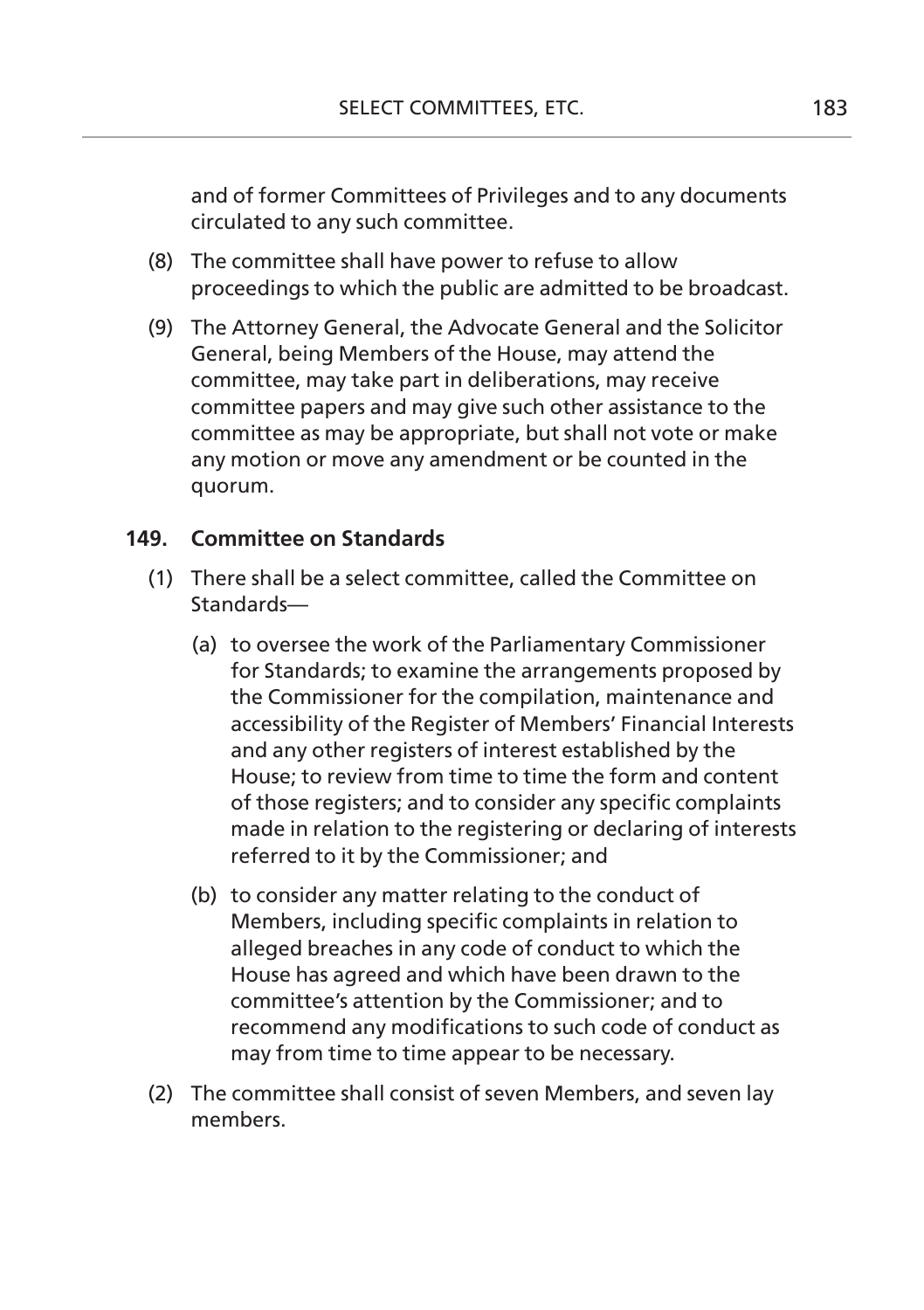- (3) Unless the House otherwise orders, each Member nominated to the committee shall continue to be a member of it for the remainder of the Parliament.
- (4) The committee shall have power to appoint sub-committees and to refer to such sub-committees any of the matters referred to the committee.
- (5) Lay members may take part in proceedings of the committee and of any sub-committee to which they are appointed and may ask questions of witnesses, may move motions and amendments to motions or draft reports, and may vote.
- (6) The quorum of the committee shall be three members who are Members of this House and three lay members, and the quorum of any sub-committee shall be three, of whom at least one shall be a Member of this House and at least one a lay member.
- (7) The committee and any sub-committee shall have power—
	- (a) to send for persons, papers and records, to sit notwithstanding any adjournment of the House and to adjourn from place to place;
	- (b) subject to the provisions of paragraph (8) of this order, to report from time to time;
	- (c) to appoint legal advisers, and to appoint specialist advisers either to supply information which is not readily available or to elucidate matters of complexity within the committee's order of reference.
- (8) Any lay member present at a meeting at which a report has been agreed shall have the right to submit a paper setting out that lay member's opinion on the report. The Committee shall not consider a motion that the Chair make a report to the House until it has ascertained whether any lay member present wishes to submit such a paper; and any such paper shall be appended to the report in question before it is made to the House.